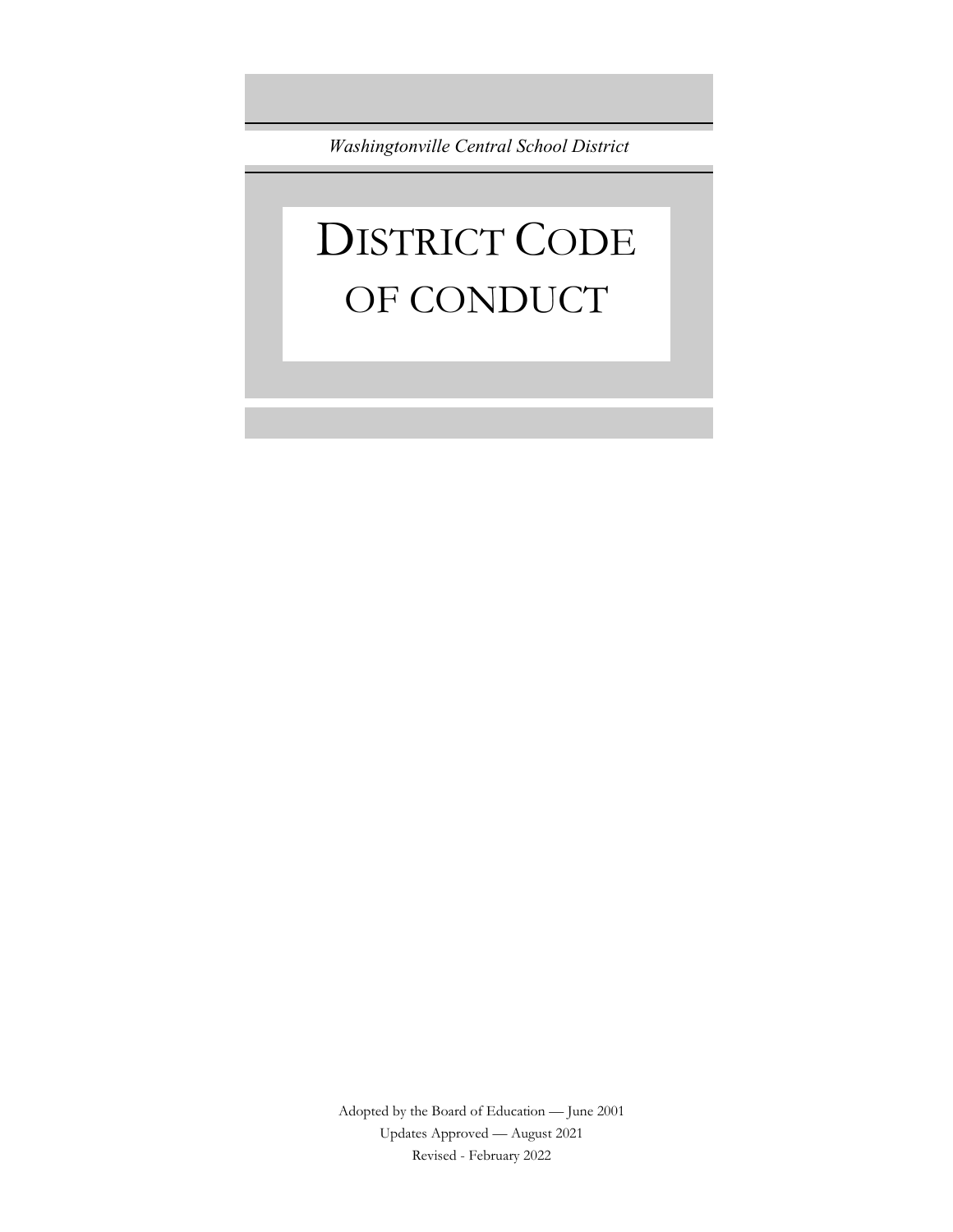### *Introduction*

The Washingtonville Central School District is committed to maintaining a high standard of education for all students in our schools. The District believes that order and discipline are essential to being educated effectively. The District is also committed to creating and maintaining high behavioral standards and expectations. An orderly educational environment requires that everyone in the school community play a role in contributing to an effective environment. It also requires the development and implementation of a code of discipline that clearly defines individual responsibilities, describes unacceptable behavior, and provides for appropriate disciplinary options and responses.

The District and Board of Education also believe that order and discipline must be a shared responsibility among the school, home and community. This Code of Conduct was developed in collaboration with students, teachers, administrators, parents and other school related personnel. Finally, it is our belief that in order to be effective, such a code must be clear in expectations, identify and recognize acceptable and unacceptable behavior, comply with State, Federal and NYS Education Regulations, and outline disciplinary responses to unacceptable actions. It is also our belief that to be effective the code must promote a close working relationship between the home and school, encourage a high regard for every person̓ s rights, and outline procedures to ensure fair, firm, reasonable and consistent administration of all policies.

Our primary concern in establishing a Code of Conduct is to enable our young people to become responsible, respectful and caring citizens within the school and community. The Board of Education is responsible for ensuring that essential regulations are established and adequate discipline is maintained in the operation of the schools. The safety of our students and staff, and the social and emotional growth of our students are of primary concern in the implementation of this Code. To this end, we expect our parents/guardians to assume primary responsibility for the control of their child. The parent/guardian may be called upon to actively cooperate with the school in providing the necessary structure to promote his or her child's social and educational growth. In order to achieve the desired outcome, the school will foster a high degree of parent-school communication.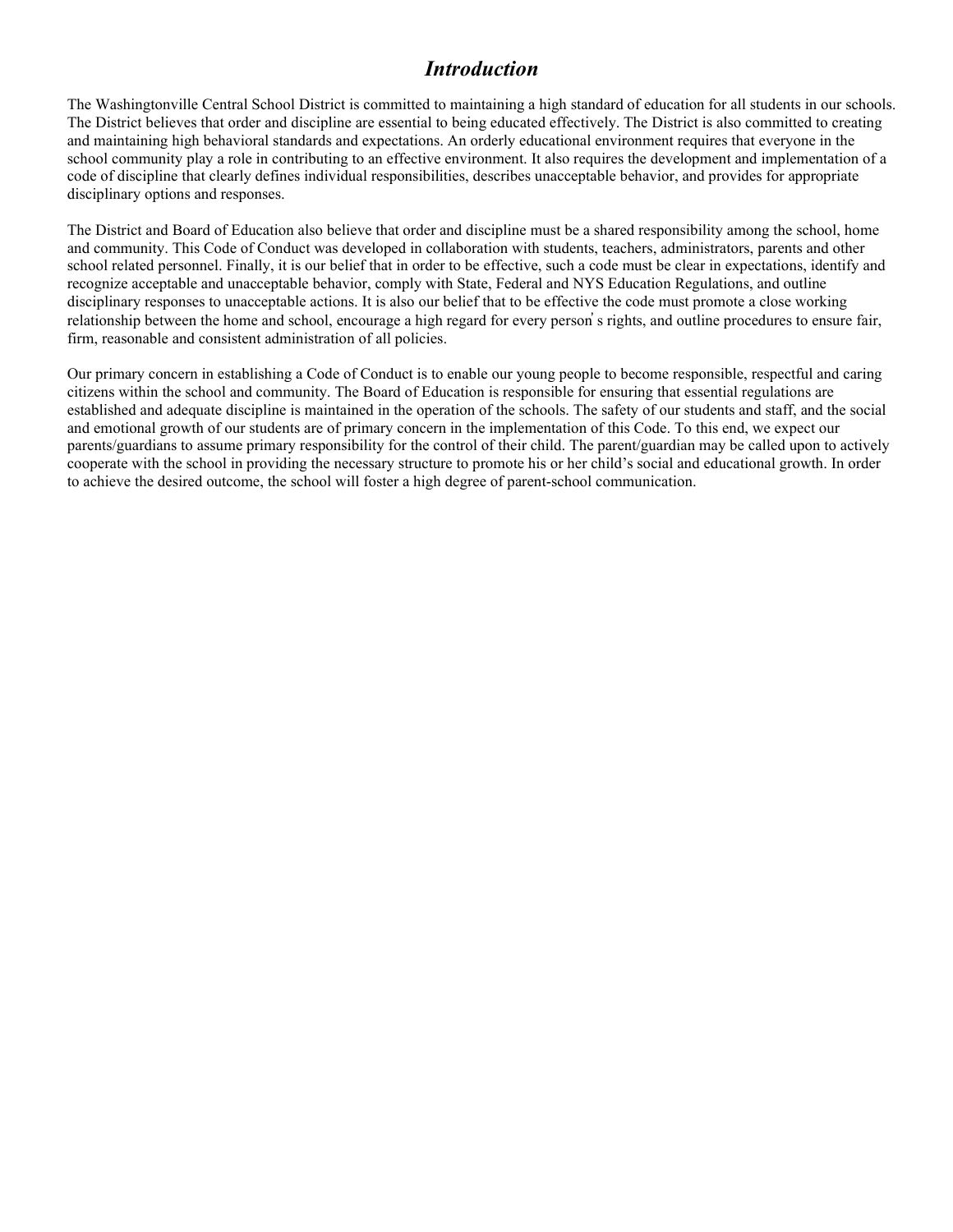### *DEFINITIONS*

This Code of Conduct represents the Safe Schools Against Violence in Education legislation requirements. Project SAVE is located in Chapter 181 of the New York State Laws of 2000. For the purpose of this Code, and under the guidelines of the Project SAVE legislation and the Dignity for All Students Act, the following definitions apply:

Disruptive Student - an elementary or secondary student under the age of 21 who is substantially disruptive of the educational process or substantially interferes with the teacher's authority over the classroom.

Parent - the parent, guardian or person in parental relation to the student.

Removal - the act of a teacher in discontinuing the presence of the student in his or her classroom.

School Property - in or within any building, structure, athletic playing area, playground, parking lot or land contained within the real property boundary line on a public elementary or secondary school, on land owned by the District, or in/on a school bus as defined in Section 142 of the NYS Vehicle and Traffic Laws.

School Function - any school sponsored extra-curricular, co-curricular or other event or activity.

Suspension - the act of a building principal, Superintendent of Schools, District Superintendent or Board of Education in discontinuing the presence of a student from his/her regular class.

Violent Student - a student under the age of 21 who:

- commits an act of violence upon a school employee, or attempts to do so.
- commits, while on school property or at a school function, an act of violence upon another student or any other person lawfully on school property or at a school function, or attempts to do so.
- possesses, while on school property or at a school function, a weapon.
- displays, while on school property or at a school function, what appears to be a weapon.
- threatens, while on school property or at a school function, to use a weapon.
- knowingly and intentionally damages or destroys the personal property of any school employee or any person lawfully on school property or at a school function.
- knowingly and intentionally damages or destroys school property.

Weapon - a firearm as defined in the Gun-Free Schools Act (18 USC Section 921) as well as any other gun, BB gun, air gun, pistol, revolver, shotgun, rifle, machine gun, disguised gun, dagger, dirk, razor, stiletto, switchblade knife, gravity knife, pocket knife, brass knuckles, sling shot, metal knuckle knife, box cutter, cane sword, electronic dart gun, Kung Fu star, electronic stun gun, loaded or blank cartridges or other ammunition, pepper spray or other noxious spray, explosive or incendiary bomb, crowbar, or other device, instrument, material or substance that can cause physical injury or death when used for such purposes.

Harassment - the creation of a hostile environment by conduct or by verbal threats, intimidation, or abuse that has or would have the effect of unreasonably and substantially interfering with a student's education performance, opportunities, or benefits, or mental, emotional or physical wellbeing; or conduct, verbal threats, intimidation or abuse that reasonably causes or would reasonably be expected to cause a student to fear for his or her physical safety. The harassing behavior may be based on any characteristic, including but not limited to a person's actual or perceived weight, color, creed, religion, religious practice, ethnic group, national origin, political affiliation, sex, sexual orientation, gender (including gender identity and expression), age, marital or veteran status, or disability.

Bullying - a hostile activity, often related to a power imbalance, which harms or induces fear through the threat of further aggression and /or creates terror. Bullying often takes one of three forms: physical (including, but not limited to hitting, spitting, taking physical belongings), verbal (including, but not limited to taunting, malicious teasing, name-calling, threatening or frightening electronic communications 'cyberbullying') and social or relational bullying (including but not limited to giving dirty looks, spreading rumors, engaging in social exclusion).

Cyberbullying - use of instant messaging, e-mail, web sites, chat rooms, text messaging, and other forms of electronic communication which result in harassment or bullying. May take many forms, including but not limited to

- cyberstalking (harassment that included threats or harm or intimidations).
- masquerading (pretending to be someone else when sending or posting material that makes the person look bad or places that person in potential danger).
- phishing (engaging in deceit or tricks to solicit embarrassing information to enable the information to become public).
- flaming (sending angry, mean or vulgar messages to a person on-line).
- sexting (sending, receiving, or forwarding sexually suggestive, nude or nearly nude photos through electronic means).
- harassment (sending a person offensive messages repeatedly).
- denigration (sending or posting untrue or mean statements about a person).

Disability - any restriction or lack (due to any impairment) of ability to perform an activity in the manner or within the range considered normal for human beings.

Sex - the biological and physiological characteristics that define men and women.

Gender - actual or perceived sex and shall include a person's gender identity or expression.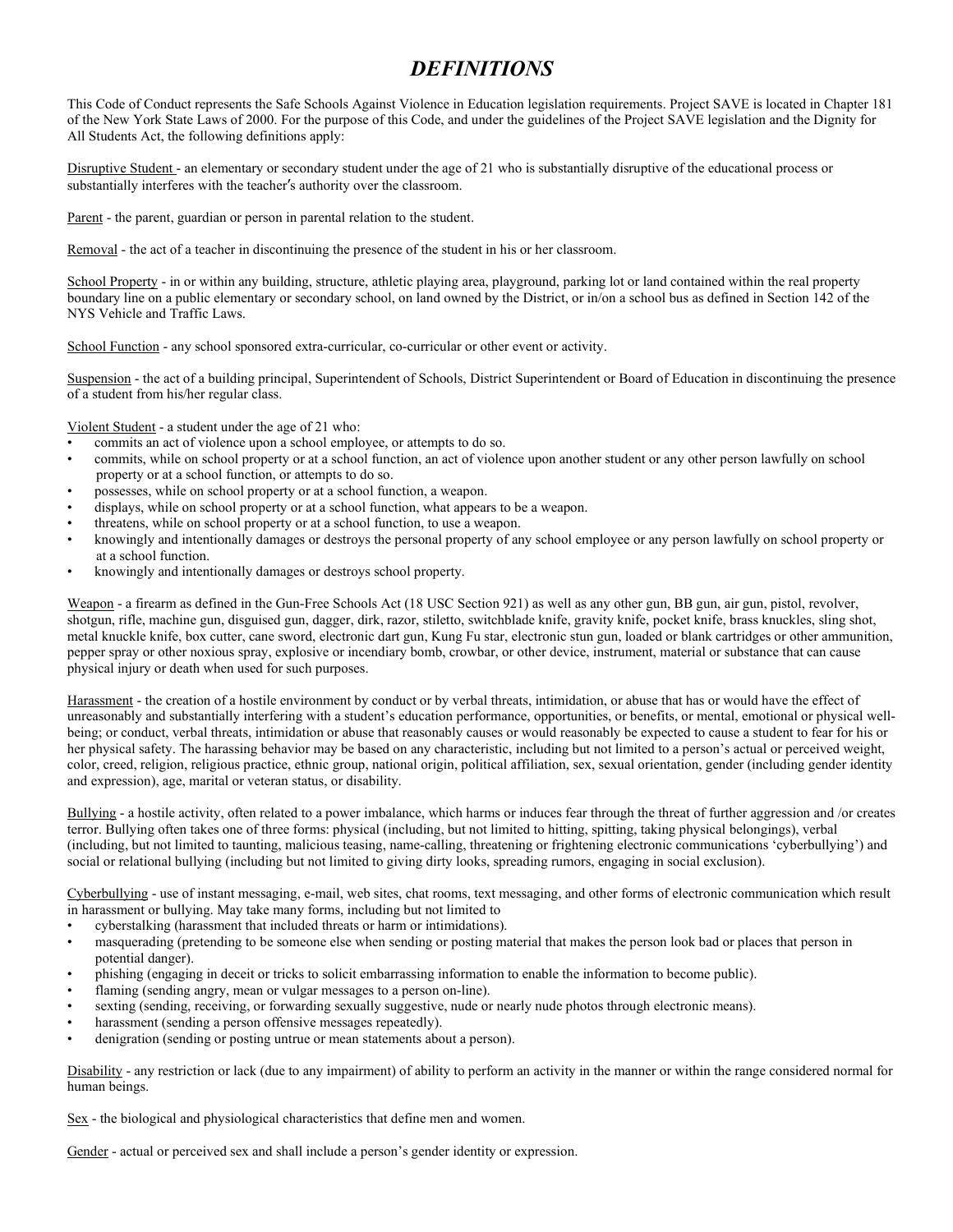Sexual Orientation - actual or perceived heterosexuality, homosexuality or bisexuality.

Race - the word is used to describe geographically local or global human population groups distinguished as a more or less distinct group by genetically transmitted physical characteristics.

Color - term refers to apparent pigmentation of the skin, especially as an indication or possible indication of their race.

Weight - the word is used in reference to a person's 'size' or sometimes interchangeably with a person's size.

National Origin - a person's country of birth or their ancestor's country of birth.

Ethnic Group - a group of people who identify with each other through a common heritage including language, culture, and often a shared or common religion and/or ideology that stresses ancestry.

Religion - a body of persons adhering to a particular set of fundamental beliefs and practices.

Religious Practice - practices and observances such as attending worship services, wearing religious garb or symbols, praying at prescribed times, displaying religious objects, adhering to certain dietary rules, refraining from certain activities, etc.

### *Dignity For All Students Act*

Dignity Act Intent – The goal of The Dignity Act is to create a safe and supportive school climate where students can learn and focus, rather than fear being discriminated against and/or verbally and/or physically harassed. All public elementary and secondary school students have the right to attend school in a safe, welcoming, considerate, and caring environment.

- The Dignity Act prohibits the harassment and discrimination of students by students and by school personnel.
- This harassment and discrimination includes but is not limited to conduct, verbal threats, intimidation or abuse based on a person's actual or perceived race, color, weight, national origin, ethnic group, religion, religious practice, disability, sexual orientation, gender or sex.
- Bullying and hazing are forms of harassment and discrimination.
- The Dignity Act applies to behavior on school property (including athletic fields, playgrounds, and parking lots), in school buildings, on a school bus/vehicle, as well as at school-sponsored events or activities.

#### Material Incidents -

- A material incident is two or more related incidents or one severe incident where a student is subjected to discrimination and/or harassment by a student and/or employee on school property or at a school function that creates a hostile environment by conduct, with or without physical contact and/or verbal threats, intimidation or abuse, of such a severe or pervasive nature that:
	- a. Has or would have the effect of unreasonably and substantially interfering with a student's educational performance, opportunities, or benefits, or mental, emotional and/or physical well-being; or
- Reasonably causes or would reasonably be expected to cause a student to fear for his or her physical safety. Reporters of material incidents shall use the Dignity Act Complaint Form, a copy of which can be found in the appendix. All material incidents of discrimination & harassment shall be reported to the Building Level Dignity Act Coordinator
- People who report discrimination or harassment are protected pursuant to Education Law section 16. Any person having reasonable cause to suspect that a student has been subjected to discrimination or harassment by an employee or student, on school grounds, or at a school function, who acting reasonably and in good faith, either reports such information to school officials, to the Commissioner, or to law enforcement authorities or otherwise initiates, testifies, participates or assists in any formal or informal proceedings shall have immunity from any civil liability that may arise from the making of such report or from initiating, testifying, participating or assisting in such formal or informal proceedings. No school district or employee thereof, shall take, request, or cause a retaliatory action against any such person who, acting reasonably and in good faith, either makes such a report or initiates, testifies, participates or assists in such formal or informal proceedings.

Building Level Dignity Act Coordinator – In compliance with the Dignity Act (amended State Education Law Article 2), each building shall have a Building Level Dignity Act Coordinator. This person shall be thoroughly trained in methods to respond to human relations in the areas of race, color, weight, national origin, ethnic group, religion, religious practices, disability, sexual orientation, gender, or sex. The Building Level Dignity Act Coordinators shall be:

High School - Kristin Shaw 497-4000 x24507 Middle School – Ashira King-Wilson 497-4000 x21509 Little Britain – William Rund 497-4000 x23504 Round Hill – William Rund 497-4000 x25505 Taft - Leah Hindley 497-4000 x22501

District Level Dignity Act Coordinator – In compliance with the Dignity Act, the District Level Coordinator will be the Civil Rights/ Title 9 / Title 6 Officer. This person is Lynn Imperato 497-4000 x27012.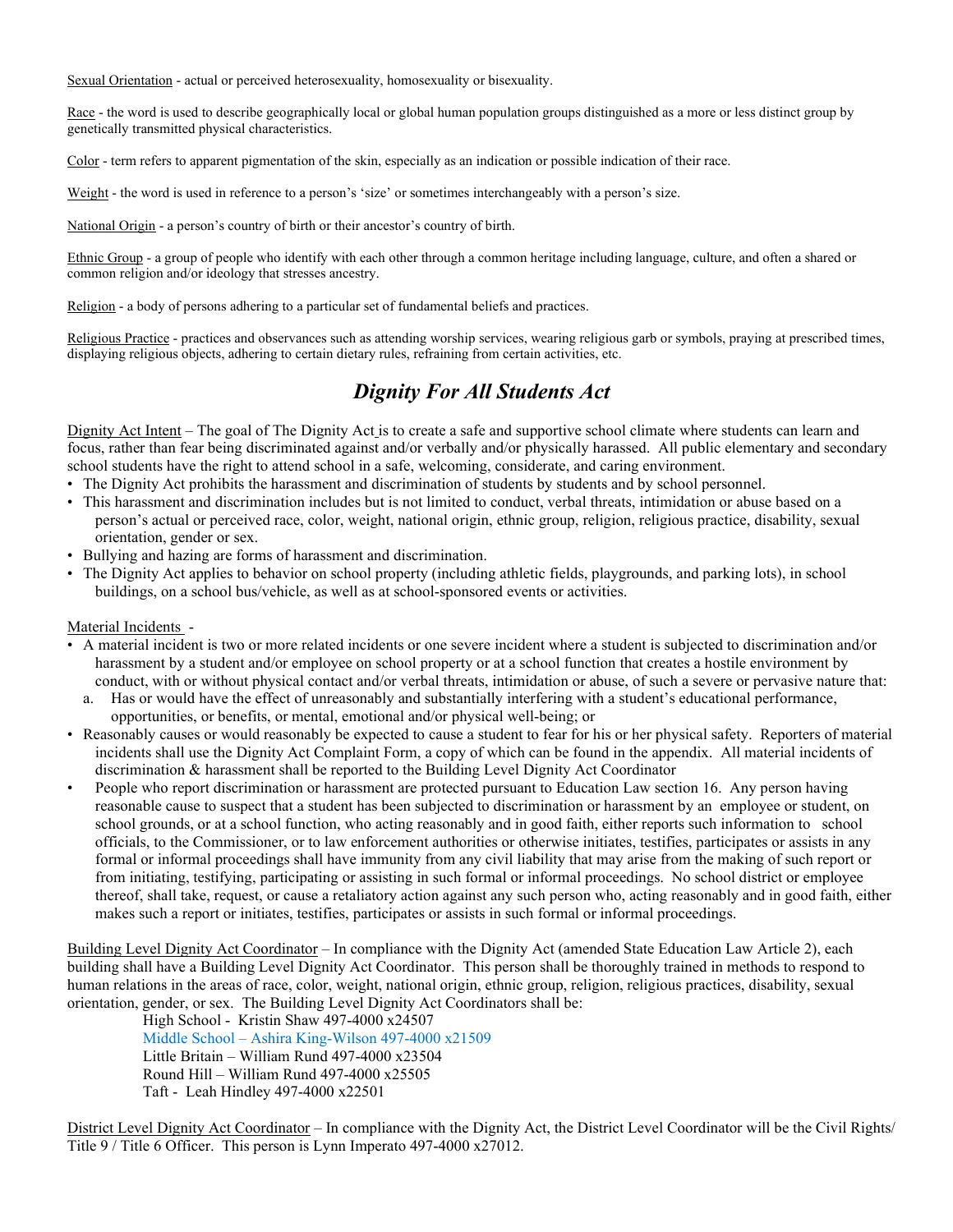#### Process -

- 1. When a complaint is brought to a Building Level Coordinator, the
- Building Level Coordinator will take a written report from the complainant.
- 2. The Building Level Coordinator will investigate the complaint and render a decision within 2 weeks of receiving the complaint.
- 3. The Building Level Coordinator will notify the complainant, the principal, and others who need to be advised of the decision.
- 4. If the complaint is substantiated, then within 1 week of the decision, any change or recommendation will be enacted.
- 5. Within 10 days of the decision, the complainant may appeal in writing to the District Level Dignity Act Coordinator.
- 6. Within 10 days of the receipt of the appeal the District Level Dignity Act Coordinator will meet with the complainant to hear the appeal.
- 7. The District Level Coordinator will have 5 days in which to conduct an investigation of the appeal.
- 8. Within 10 days of meeting with the complainant the District Level Coordinator will render a decision.
- 9. An appeal of the District Level Coordinator's decision may be made to the Board of Education. The Board will make its decision based solely upon the record before it. All appeals to the Board must be made in writing and submitted to the District Clerk within 10 business days of the District Level Coordinator's decision. The Board of Education will hear the appeal at their next regularly scheduled meeting or work session. When the Board of Education hears an appeal, they may only review the written documents submitted by the parents and the District. A decision shall be made by the School Board within 10 days of its meeting.
- 10. If a complainant is dissatisfied with the School Board-level decision, s/he must request a review by the Office for Civil Rights (OCR) within 60 days of the School Board's decision.

### **Plain Language Summary of Dignity for All Students Act (D.A.S.A.)**

The Dignity Act became effective July 1, 2012. The purpose of the act is to help create an environment of respect and dignity for all students and to make sure there is a safe and supportive school climate where students can learn and focus, rather than fear being discriminated against and/or harassed.

No student should ever be afraid for his/her physical safety nor should any student be treated unfairly with words or actions that prevent him/her from working on their school work or makes him/her emotionally or physically afraid to come to school. This includes any actions, threats, intimidation or abuse based on: a person's looks, the color of a person's skin, how heavy or light a person is, what country a person's relatives are from, how a person dresses, eats, or speaks, what a person believes in (explanations for mysteries of life, how to live a good life, what is beyond what we can see, hear or touch) and how a person shows those beliefs through dress, food, symbols and practices, a person's inability to do things with their body or mind because of how they were born or an accident or illness, who a person romantically likes: a man, a woman, or both, a person being born as a girl or a boy, and a person's feelings about being a girl or a boy.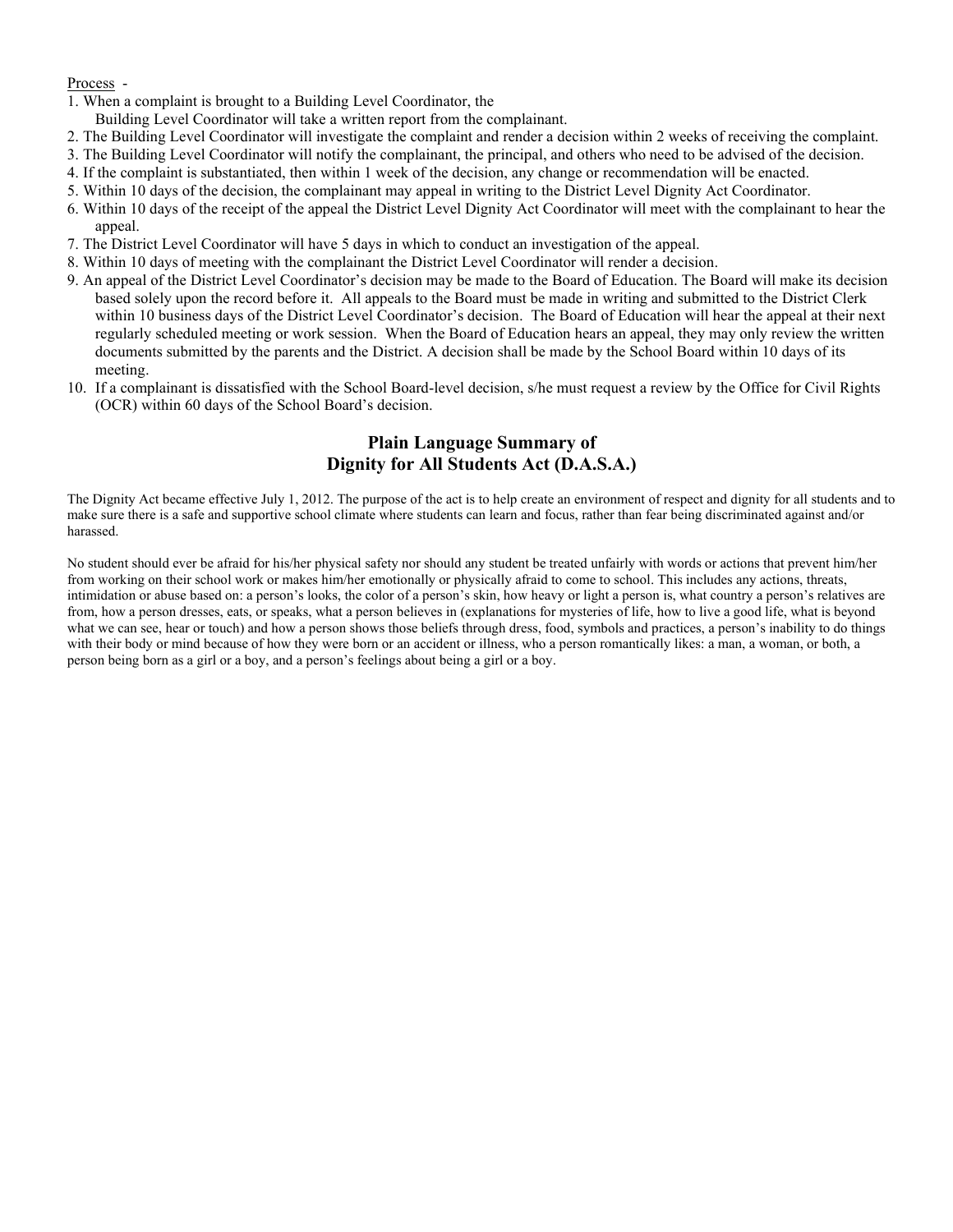### *STUDENT BILL OF RIGHTS AND RESPONSIBILITIES*

The Washingtonville School District believes in the right of each child between the ages of *5* and 21 years, or until the child receives a high school diploma, whichever comes first, to receive a free and appropriate education. All students in this State between the ages of 6 and the close of the school year in which he/she turns 16, are required by law to regularly attend school, either in the public schools, non-public schools that are approved for equivalency of instruction by the appropriate school authorities, or in the home in accordance with the Regulations of the Commissioner of Education.

The right to a free public school education extends to all students, including those with disabilities. However, this right is not unconditional. As long as due process of law requirements are met, a student may be removed from the classroom, suspended temporarily, or suspended permanently from school. Only students within the compulsory education ages (6 years through the school year in which they turn 16) are entitled to alternative, equivalent instruction following a suspension.

### **Rights of Students**

Education in a free society demands that students be aware of their rights and learn to exercise them responsibly. To this end, students have a right:

- to be provided with an education that is intellectually challenging and relevant to the demands of the 21st century.
- to learn in an environment free from interruption, harassment, discrimination, intimidation and fear by students, visitors, employees, or vendors based on actual or perceived race, color, weight, national origin, ethnic group, religion, or religious practice, sex, gender/gender identity, sexual orientation, or disability on school property or at a school sponsored event, function or activity.
- to participate in district activities on an equal basis regardless of a person's actual or perceived race, weight, color, creed, religion, religious practice, ethnic group, national origin, political affiliation, sex, sexual orientation, gender (including gender identity and expression), age, marital or veteran status, or disability.
- to be informed of all school rules.
- to be guided by a discipline policy which is fairly and consistently implemented.

In addition to the above, students in the Washingtonville School District are afforded the following rights:

Student Expression - Students shall be allowed the opportunity for the free expression of ideas consistent with the rights established by the Federal and State constitutions. This includes the right of students to wear political buttons, armbands or badges of symbolic expression. However, a student's freedom is subject to limitations in that the constitutional protections will not extend to libelous, slanderous, vulgar, lewd, indecent or obscene words or images, or to words or images which by their very use incite others to damage property or physically injure others. Furthermore, speech, which materially and substantially disrupts the work and discipline of the school, may be subject to limitation.

Student Activities - All pupils shall enjoy equal access to the extent of their capabilities for participation in the various extracurricular and co-curricular activities sponsored by the school district. The privilege of participating in such activities shall be conditioned upon appropriate conduct as established by the District Code of Conduct and any rules made specifically for participation.

Student Government - Students are encouraged to participate in the various student governmental bodies which have been or may be established in our schools. It shall be the duty of the student governmental body to establish reasonable standards for qualification of candidates to serve in offices of the government. Elections for this activity shall be conducted in accordance with the principles of our democracy and elected student representatives shall work with the faculty, administration and student body in identifying cooperatively those areas of appropriate student responsibility. All student governmental bodies shall have a faculty advisor and shall be organized pursuant to a specific written constitution which the students shall participate in formulating.

Student Clubs and Other Student Organizations - The District encourages students to participate in curriculum related extracurricular activity clubs and/or organizations. The District authorizes meetings of non-curriculum related clubs/organizations. They shall be subject to the constitution of the student government and shall be conducted in accordance with any applicable Federal or State law, as well as Board of Education policy and regulations.

Privacy Rights (Search and Seizure) - Students in attendance in our public schools are protected against illegal or unreasonable personal searches or seizures of their property by both the Federal and State constitution. In light of these protections, no student's person or property shall be searched for illegal substances or materials unless the school authorities conducting the search have reasonable suspicion to do so. Lockers and desks assigned to students may be subject to inspection at any time by school officials since such places are not the property of the student, but rather are owned by the District. In cases where the police enter the school, students have the same constitutional protections that they would have if they were not in a school building.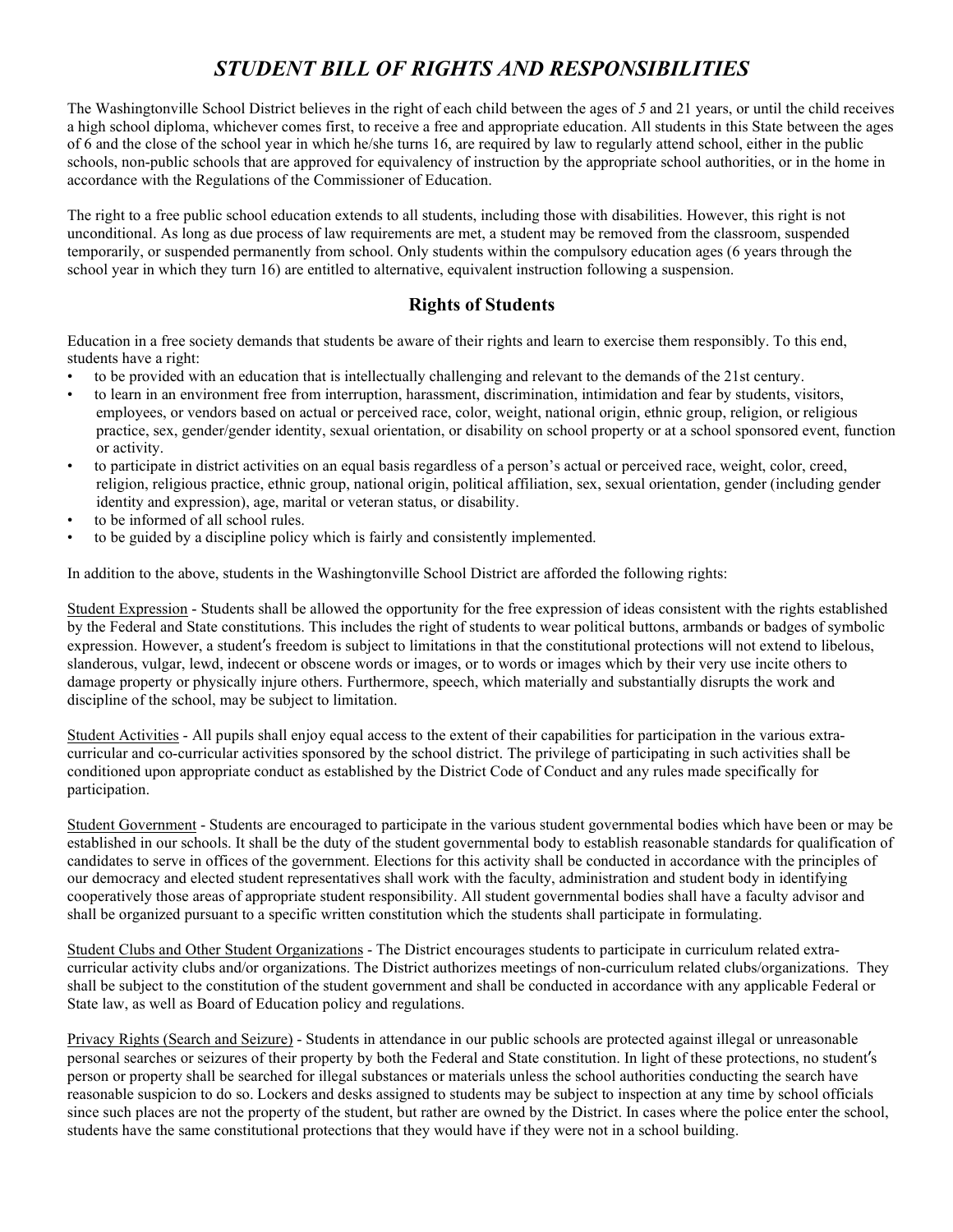Pregnant Students - During pregnancy and the period of pregnancy related disability that follows childbirth, a student shall be entitled to home instruction upon the request and advice of a physician. Pregnant students who desire to attend their regularly scheduled classes prior to the time of childbirth may do so to the extent that their physician approves of such attendance.

Student Grievances and Complaints - If a student has a grievance or a complaint about a school-related matter, a school employee or other school official, he/she may submit it in writing to the principal of the school who shall respond within ten (10) school days with a written answer or proposed resolution. Grievances or complaints may be appealed in writing to the Superintendent of Schools if the student does not deem the principal's answer or proposed resolution satisfactory. The Superintendent of Schools shall respond to all grievances and complaints within a reasonable period of time following receipt of the written appeal document.

### **Responsibilities of Students**

Students attend school so that they may develop to their fullest potential. With this in mind, each student is expected to:

- accept responsibility for his or her actions.
- respect the rights of others, including his/her right to secure an education in an environment that is orderly and disciplined.
- attend school on a regular and punctual basis.
- complete class assignments and other school responsibilities by established deadlines.
- show evidence of appropriate progress toward meeting course and/or diploma requirements.
- respect school property such as lockers, desks, books, etc., and help to keep them free from damage.
- obey school regulations and rules made by school authorities.
- recognize that teachers assume the role of a surrogate parent in matters of behavior and discipline when at school, as well as during school sponsored activities.
- contribute toward establishing and maintaining an atmosphere that generates mutual respect and dignity for all.
- become familiar with this Code and seek interpretation of parts not understood.
- discourage inappropriate behavior of other students, including incidents of intimidation, harassment, or discrimination, and report the incidents to the administration.
- give his or her full name or produce an identification card when requested to by any staff member.

# *ESSENTIAL PARTNERS*

The Role of Parents - A cooperative relationship between home and school is essential to each student's successful development and achievement. To achieve this wholesome relationship, parents are urged to:

- support and uphold the Code in its entirety.
- show an enthusiastic and supportive attitude toward school and education.
- build a good working relationship between themselves and their child.
- teach their child self-respect, respect for the law, respect for others and for public property.
- insist on prompt and regular attendance.
- listen to the views and observations of all parties concerned.
- recognize that teachers merit the same consideration and respect that parents expect from their child.
- encourage their child to take pride in his/her appearance.
- encourage respect and tolerance for all regardless of race, color, weight, national origin, ethnic group, religion, religious practices, disability, sexual orientation, gender or sex.
- insist that their child promptly bring home all communications from school.
- cooperate with the school in jointly resolving any school related problem.
- set realistic standards of behavior for their child and resolve to remain firm and consistent.
- help their child learn to deal effectively with negative peer pressure.
- provide a place conducive for study and completion of homework assignments.
- demonstrate desirable standards of behavior through personal example.
- foster a feeling of pride in their child for their school.
- provide support and positive reinforcement to their child.

### **Parents should also be aware that they are responsible for any financial obligations incurred by their child in school. This includes lost books, damage to property, etc.**

The Role of School Personnel - School personnel play an important role in the education of students. In view of this responsibility, school personnel must:

- support and uphold the Code in its entirety.
- promote a climate of mutual respect and dignity which will strengthen each student's positive self-image.<br>• teach the common courtesies by precept and example.
- teach the common courtesies by precept and example.
- treat students in an ethical and responsible manner free from harassment, discrimination and bullying.
- help students to reach their maximum potential.
- demonstrate desirable standards of behavior through personal example.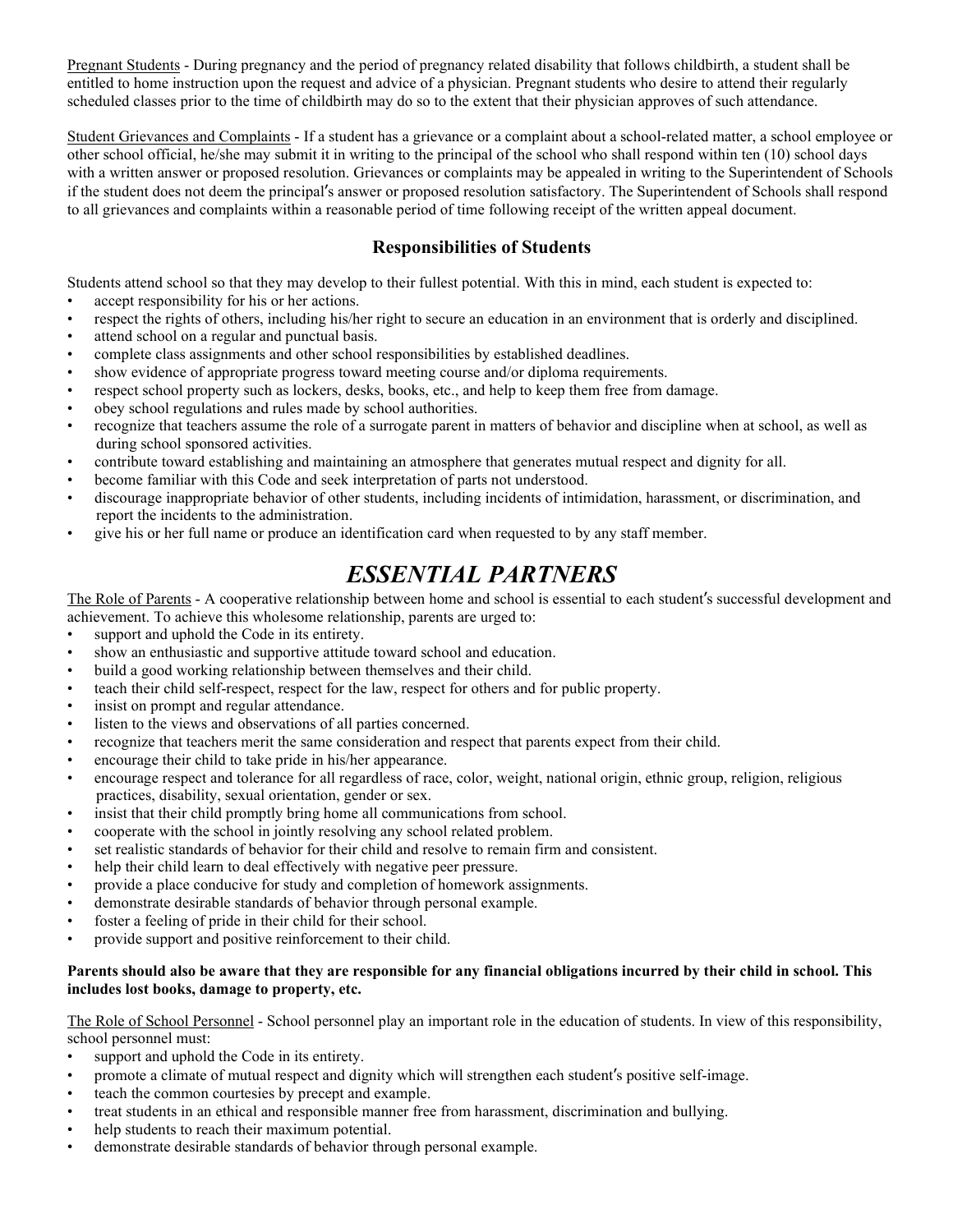- report violations of the Code of Conduct to the building principal or acting building principal.
- report and refer violent students to the principal or Superintendent of Schools immediately.

The Role of Teachers - Every teacher knows that he/she works every day with this nation's most precious commodity—the future generation. In view of this responsibility, the teacher must:

- promote and model the Code in its entirety.
- promote a climate of mutual respect and dignity for all students regardless of actual or perceived race, color, weight, national origin, ethnic group, religion, religious practice, disability, sexual orientation, gender/gender identity, or sex with an understanding of appropriate appearance, language, and behavior in a school setting, which will strengthen each student's positive self-image and promote confidence to learn.
- plan and conduct instruction that will make learning challenging and stimulating.
- recognize that some disciplinary problems are caused by student's personal and academic frustrations.
- utilize classroom routines which contribute to the total instructional program and to the student's development of civic responsibility.
- seek to develop close cooperative relationships with parents for the educational benefit of the student.
- distinguish between minor student misconduct best handled by the teacher and major problems requiring the assistance of the administrator.
- teach the common courtesies by precept and example.
- handle individual infractions privately and avoid punishing the group for the misbehavior of one or two.
- help students cope with negative peer pressure.
- confront issues of discrimination and harassment in any situation that threatens the emotional or physical health or safety of any students, school employee or any person who is lawfully on school property or at a school function.
- identify changing student behavior patterns and notify appropriate personnel.
- enable students to discuss their problems with them.
- return phone calls and send communications home promptly.
- report to the principal any student who jeopardizes his/her own safety, the safety of others or of the teacher, or who seriously interferes with the instructional program of the classroom.
- treat students in an ethical and responsible manner free from personal biases, harassment, discrimination and bullying.
- help students to reach their maximum potential.
- serve as a surrogate parent in matters of behavior and discipline in accordance with New York State School Law.
- explain and interpret the Code of Conduct to students.
- enforce the Code in all areas of the school.
- demonstrate desirable standards of behavior through personal example.
- know the support services available to students and refer students who are in need of such services.
- comply with State Educational Law regarding corporal punishment and mandated reporting of suspected child abuse.
- inform the student and the principal the reason why a student is removed from class as soon as possible.
- report and refer violent students immediately to the principal or Superintendent of Schools.
- follow building level procedures in reporting incidents of discrimination and harassment that are witnessed or otherwise brought to a teacher's attention to the Building Level Dignity Act Coordinator or principal.
- use only those materials in the classroom that reinforce the values of respect, moral decency, appropriate dress and language.

The Role of Building Administrators - As the educational leaders of the school, the principal and his/her assistant(s) set the disciplinary climate for the school, not only for students, but for staff as well. Therefore, they must:

- model and uphold the Code in its entirety.
- seek to develop a sound and healthful atmosphere of mutual respect and dignity for all students regardless of actual or perceived race, color, weight, national origin, ethnic group, religion, religious practice, disability, sexual orientation, gender/gender identity, or sex, with an understanding of appropriate appearance, language, and behavior in a school setting, which will strengthen students' self-image and promote confidence to learn.
- evaluate the program of instruction in their school to achieve a meaningful educational program.
- help their staff self-evaluate their procedures and attitudes in relation to the interaction within their classroom.
- develop procedures which reduce the likelihood of student misconduct.
- provide the opportunity for students and staff to approach the principal directly for redress of grievances.
- treat students in an ethical and responsible manner free from personal biases, harassment, discrimination and bullying.
- work with students and staff to formulate school regulations.
- assist staff members to resolve problems which may occur.
- return phone calls to parents and send communications home promptly.
- establish a wholesome relationship between home and school.
- utilize all appropriate support staff and community agencies to help parents and students identify problems and seek solutions.
- establish necessary building security.
- assume responsibility for the dissemination and enforcement of the Code of Conduct.
- ensure that students are provided with fair, reasonable and consistent discipline.
- comply with pertinent State laws governing hearings, suspensions and student rights.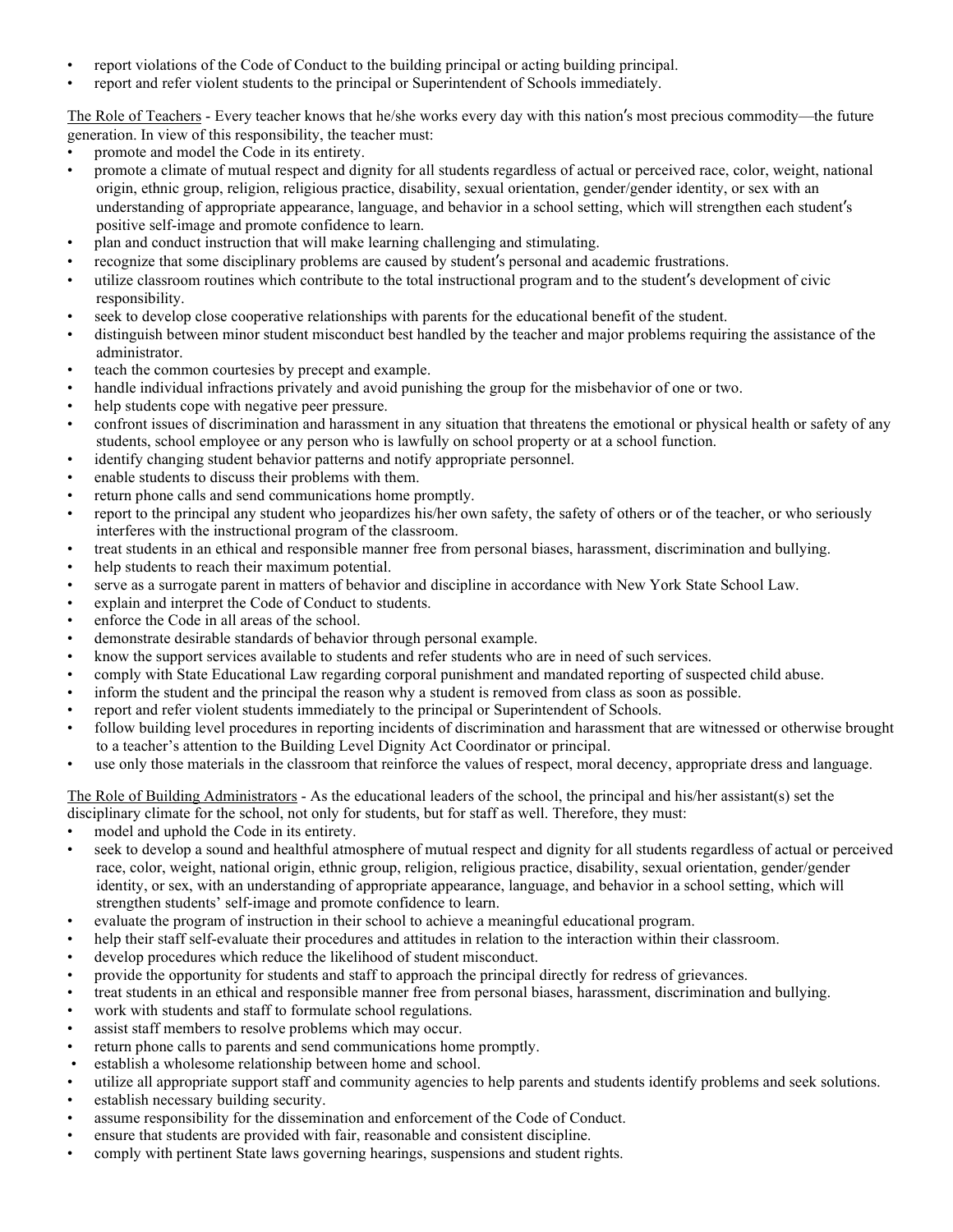- develop behavior guidelines and appeals procedures specific to each assigned school in harmony with this Code of Conduct.
- demonstrate desirable standards of behavior through personal example.
- follow up on any incidents of discrimination and harassment that are witnessed or otherwise brought to the administration's attention in collaboration with the Building Level Dignity Act Coordinator.

The Role of District Administrators - As the educational leaders of the school system, the Superintendent of Schools and central administrators must:

- model and uphold the Code in its entirety.
- reinforce and extend the indicated responsibilities of the principals and make them applicable to the school system for grades Pre-K through 12.
- recommend to the Board of Education appropriate policy, regulations and actions to achieve optimum conditions for positive learning.
- treat students in an ethical and responsible manner free from personal biases, harassment, discrimination and bullying.
- develop and implement an effective Code of Conduct supportable by students, parents, staff and community.
- demonstrate desirable standards of behavior through personal example.
- provide each teacher with a copy of the Code of Conduct.
- promote a safe, orderly, respectful and stimulating school environment, free from intimidation, discrimination, and harassment, supporting active teaching and learning.

The Role of the Board of Education - As the elected officials in charge of our schools, the Board of Education must:

- recognize, support and uphold the Code in its entirety.
- adopt the policies governing the District, including this Code of Conduct.
- ensure that the Code contains clear behavioral expectations and disciplinary consequences for students, staff and visitors.
- ensure that the Code is clearly communicated to students, parents, staff and the school community.
- treat students in an ethical and responsible manner free from personal biases, harassment, discrimination and bullying.
- ensure that the Code is implemented and enforced in a consistent, reasonable, fair and equitable manner.
- review the Code and updates as necessary but at least annually.

# *PUBLIC CONDUCT ON SCHOOL PROPERTY*

The Board of Education recognizes that the primary purpose of the District is to provide a superior atmosphere for learning and education. Any action by an individual or group(s) aimed at disrupting, interfering with or delaying the education process, or having such effect, is prohibited. The Board also recognizes its responsibility to protect school property and declares its intent to take any and all legal action to prevent its damage or destruction. The Board will also seek restitution from, and prosecution of, any person or persons who willfully damage school property.

These rules govern the conduct of students, parents, faculty and other staff, other visitors, licensees, invitees, and all other persons, whether or not their presence is authorized, upon District property, and also upon or with respect to any other premises or property (including school buses) under the control of the District and used in its programs.

Conduct of Visitors - In an effort to maintain a safe and healthy educational environment, all visitors to the District must sign in at the main entrance of the building visited. Visitors are expected to conduct themselves in a manner that does not disrupt the academic process and in accordance with the law and this Code of Conduct.

Prohibited Conduct Related to School Property - No person, either singly or in concert with others, shall:

- cause physical injury to any other person, or threaten to do so, for the purpose of compelling or inducing such other person to refrain from any act which s/he has a lawful right to do, or to do any act which s/he has a lawful right not to do.
- intimidate, harass or discriminate against any person on the basis of a person's actual or perceived race, weight, color, creed, religion, religious practice, ethnic group, national origin, political affiliation, sex, sexual orientation, gender (including gender identity and expression), age, marital or veteran status, or disability.
- restrain or detain any other person physically, or remove such person from any place where s/he is authorized to remain.
- damage or destroy property of the District or under its jurisdiction, or remove or use such property without authorization.
- enter into any private office of an administrative officer, member of the faculty or staff member without permission, expressed or implied.
- enter into and remain in any building or facility for any purpose other than its authorized use or in such a manner as to obstruct its authorized use by others.
- remain in any building or facility after it is normally closed without authorization.
- refuse to leave any building or facility after being required to do so by an authorized administrative officer, member of the faculty or staff, or member of the Board of Education.
- obstruct the free movement of persons and vehicles in any place to which these rules apply.
- disrupt or prevent the peaceful and orderly conduct of classes, lectures and meetings or deliberately interfere with the freedom of any person to express his/her views, including invited speakers.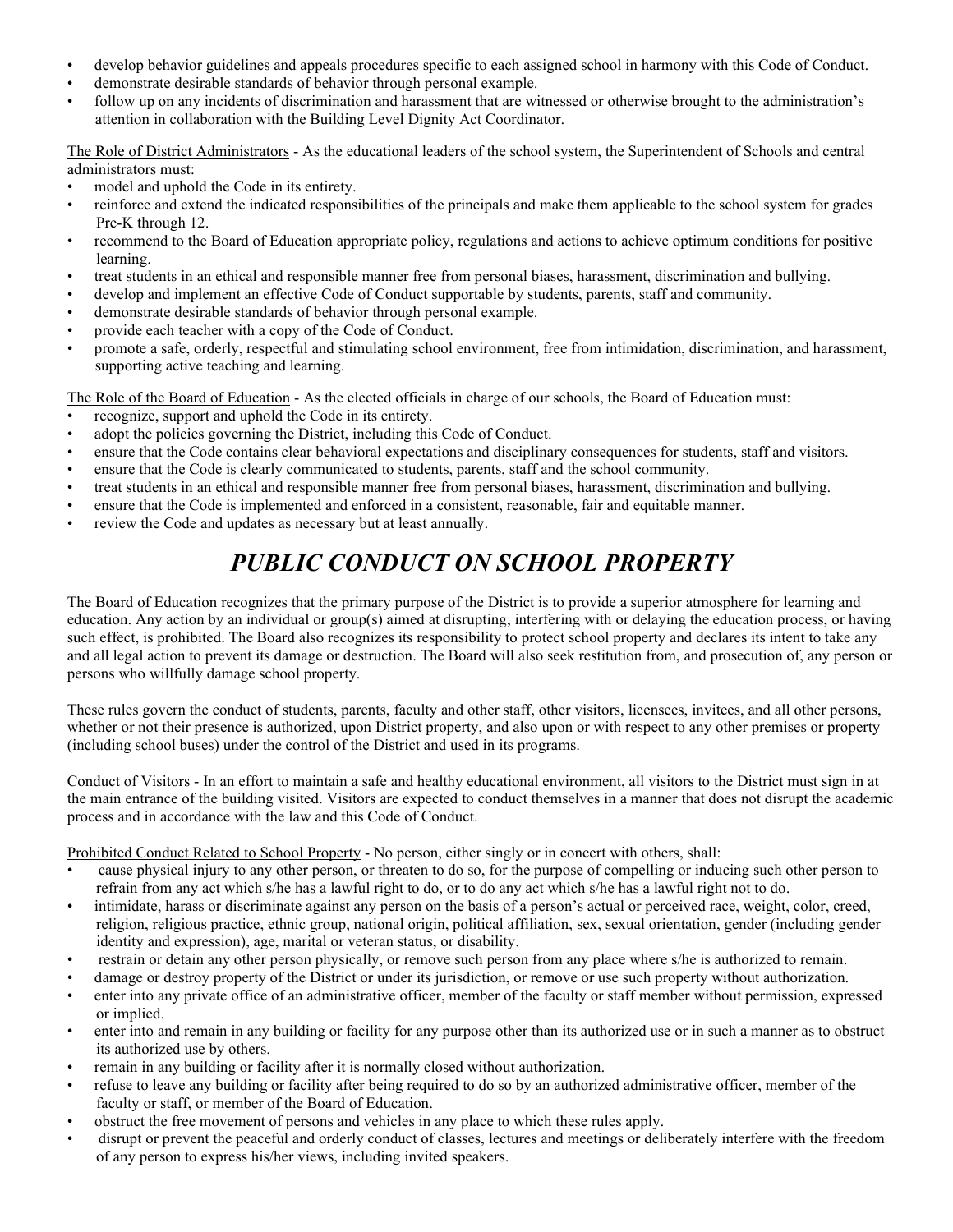- have in his/her possession upon any premises to which these rules apply, any rifle, shotgun, pistol, revolver, or other firearm or weapon without written authorization of the chief administrative officer, whether or not licensed to possess the same.
- incite others to commit any of the acts herein prohibited with specific intent to procure them to do so.

Penalties and Procedures for Prohibited Conduct on School Property - A person who shall violate any of the provisions of these rules shall be subject to the following penalties and procedures:

- if a licensee or invitee*,* his/her authorization to remain upon the grounds or other property shall be withdrawn and s/he shall be directed to leave the premises. In the event of failure to do so, s/he shall be subject to removal.
- if trespasser or visitor without specific license or invitation, s/he shall be subject to removal and/or arrest.
- if s/he is a student, s/he shall be subject to disciplinary action as the facts of the case may warrant, as prescribed by Section 3214 of the Education Law and the Code of Conduct.
- if a faculty member, s/he shall be subject to disciplinary action as prescribed by and in accordance with procedures of the Education Law and the collectively negotiated agreement and any relevant Board policies.
- if a staff member in the classified service of the civil service, described in Section *75* of the Civil Service Law, s/he shall be subject to disciplinary actions as described in Section 75 of the N.Y. Civil Service Law, as well as any relevant Board policies and any collectively negotiated agreements.
- if a staff member other than one described above*,* s/he shall be subject to discipline in accordance with law and any applicable collectively negotiated agreement and any relevant Board policies.

### **ENFORCEMENT PROGRAM FOR PROHIBITED CONDUCT ON SCHOOL PROPERTY**

- 1. The Superintendent of Schools shall be responsible for the enforcement of these rules, and s/he shall designate other personnel to take action in accordance with such rules when required or appropriate to carry them into effect.
- 2. In the case of any apparent violation of these rules by such persons which, in the judgment of the Superintendent or his/her designee, does not pose any immediate threat of injury to person or property, such officer may make reasonable effort to learn the cause of the conduct in question and to persuade those engaged therein to desist and to resort to permissible methods for resolution of any issues which may be presented. In doing so such officer shall warn such persons of the consequences of the persistence in the prohibited conduct, including their removal from any District properties where their continued presence and conduct is in violation of these rules.
- 3. In any case where violation of these rules does not cease after such warning and in other cases of willful violation of such rules, the Superintendent or his/her designee shall cause the removal of the violator from any premises which s/he occupies and shall initiate appropriate disciplinary action herein before provided in accordance with law, policy and collectively negotiated agreement provisions.
- 4. The Superintendent or his/her designee may apply to the public authorities for any aid that s/he deems necessary in causing the removal of any violator of these rules and s/he may request the Board's legal counsel to apply to any court of appropriate jurisdiction for any injunction to restrain the violation or threatened violation of such rules.

**This Code and the penalties set forth herein are not considered to be inclusive or to preclude in any way the prosecution and conviction of any person for the violation of any Federal or State law, or local ordinance, and the imposition of a fine or penalty provided for therein.**

# *PROHIBITED STUDENT CONDUCT*

The rules of conduct listed on the following pages are intended to focus on safety and respect for the rights and property of others. Students who will not accept responsibility for their own behavior and who violate these school rules, will be required to accept the penalties for their conduct. Disciplinary action, when necessary, will be firm, fair and consistent. This is most effective in changing student behavior. In determining the appropriate disciplinary action, school personnel authorized to impose disciplinary penalties will consider the following:

Disorderly Conduct - Examples include, but are not limited to:

- running in hallways/classrooms/cafeteria.
- making unreasonable noise.
- using language or gestures that are profane, lewd or vulgar.
- obstructing vehicular or pedestrian traffic.
- engaging in any willful act that disrupts the normal operation of the school community.
- trespassing—students are not permitted in any school building, other than the one they regularly attend, without permission from the administrator in charge of the building.
- misusing computer/electronic communication devices or software —including any unauthorized use of computers, software or Intranet/Internet account, accessing inappropriate websites, or any other violation of the District's acceptable use policy.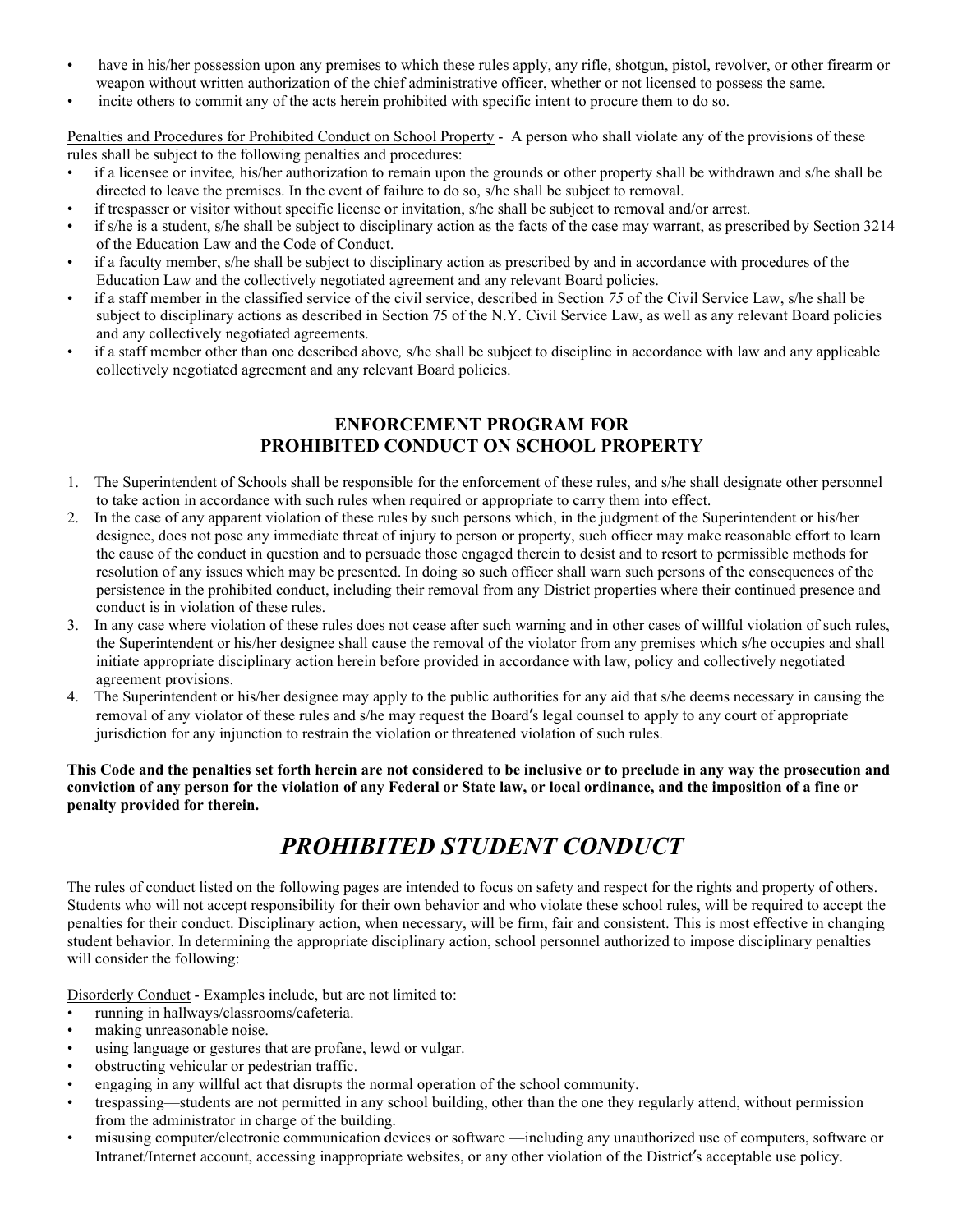- intentionally causing harm or damaging the District's computer system, including unauthorized modification of electronic information or conducting a Distributed Denial of Service (DDOS) of others or the District by circumventing security and breaking into another's server, website, or the like. This includes hacking and other activities that may knowingly harm or disrupt the District's computer system or electronic information of others or the District.
- possessing unauthorized video/audio devices, including cameras, phones, recorders, digital cameras and other electronic devices.
- possession of stolen items.
- possessing, selling, or distributing pornographic material in any form.

Insubordinate Conduct - Examples include, but are not limited to:

- failing to comply with reasonable directions or otherwise demonstrating disrespect for teachers, school administrators, or other school employees in charge of students.
- skipping or disregarding an assigned detention or other disciplinary consequence.
- forging parent's signature on any document.
- misusing passes, including forgery of passes.

Disruptive Conduct – Examples include, but are not limited to:

- deliberately disrupting or preventing the peaceful and orderly conduct of classroom instruction inside or outside the building.
- deliberately disrupting or preventing the peaceful and orderly conduct in the hallways, cafeteria, auditorium, gymnasium or similar areas including school grounds and school vehicles.
- deliberately disrupting or preventing the peaceful and orderly conduct of the flow of traffic to and from any and all bus arrivals and dismissals.
- inciting or encouraging violence.
- menacing.

Violent Conduct - Examples include, but are not limited to:

- committing, or attempting to commit, an act of violence (such as hitting, kicking, punching or scratching) another student, teacher, administrator, school employee, or any other person lawfully on school property.
- engaging in harassing conduct, verbal threats, intimidation, or abuse that reasonably causes or would reasonably be expected to cause a student to fear for his or her physical well-being.
- displaying what appears to be a weapon.
- threatening to use any weapon.
- possessing any weapon
- damaging or destroying the personal property of a student, teacher, administrator, other District employee, or any person lawfully on school property (includes graffiti).
- damaging or destroying school property (includes graffiti).
- communicating by any means on or off school property any content that can reasonably be interpreted as a threat to commit an act of violence on school property or results in material or substantial disruption to the educational environment.
- committing arson or use of fireworks or other incendiary device.

Endangering the Safety, Morals, Health or Welfare of Self or Others **-** Examples include, but are not limited to:

- lying to or deliberately misleading school personnel and thus endangering the safety of the school building.
- stealing the property of other students, school personnel, or any other person lawfully on school property or attending a school function.
- making defamatory remarks, which includes making false statements or representations about an individual or identifiable group of individuals that harm the reputation of their persons or group by demeaning them.
- discriminating against individuals, which includes the use of a person's actual or perceived race, weight, color, creed, religion, religious practice, ethnic group, national origin, political affiliation, sex, sexual orientation, gender (including gender identity and expression), age, marital or veteran status, or disability as a basis for treating another in a negative manner.
- harassing individuals, which includes but is not limited to: bullying (verbal, physical or social/relational), cyberbullying, sexting, verbal threats, taunting, extortion or any statement or action which a reasonable person would perceive as ridiculing or demeaning.
- sexually harassing a person, or any action or comment/conduct that any individual may deem as offensive such as inappropriate touching, verbal comments, sexual name-calling, spreading sexual rumors about, gestures, jokes, pictures, blocking the movement of, sexting, rape or attempted rape.
- intimidating a person, which includes engaging in actions or statements that put an individual in fear of bodily harm.
- hazing, which includes any intentional or reckless act directed against another for the purpose of initiation into, affiliating with, or maintaining membership in any school sponsored activity, organization, club or team.
- selling, distributing, using or possessing obscene content (electronic or print).
- using vulgar or abusive language, cursing or swearing.
- possessing, using, selling, distributing, soliciting or exchanging any tobacco product.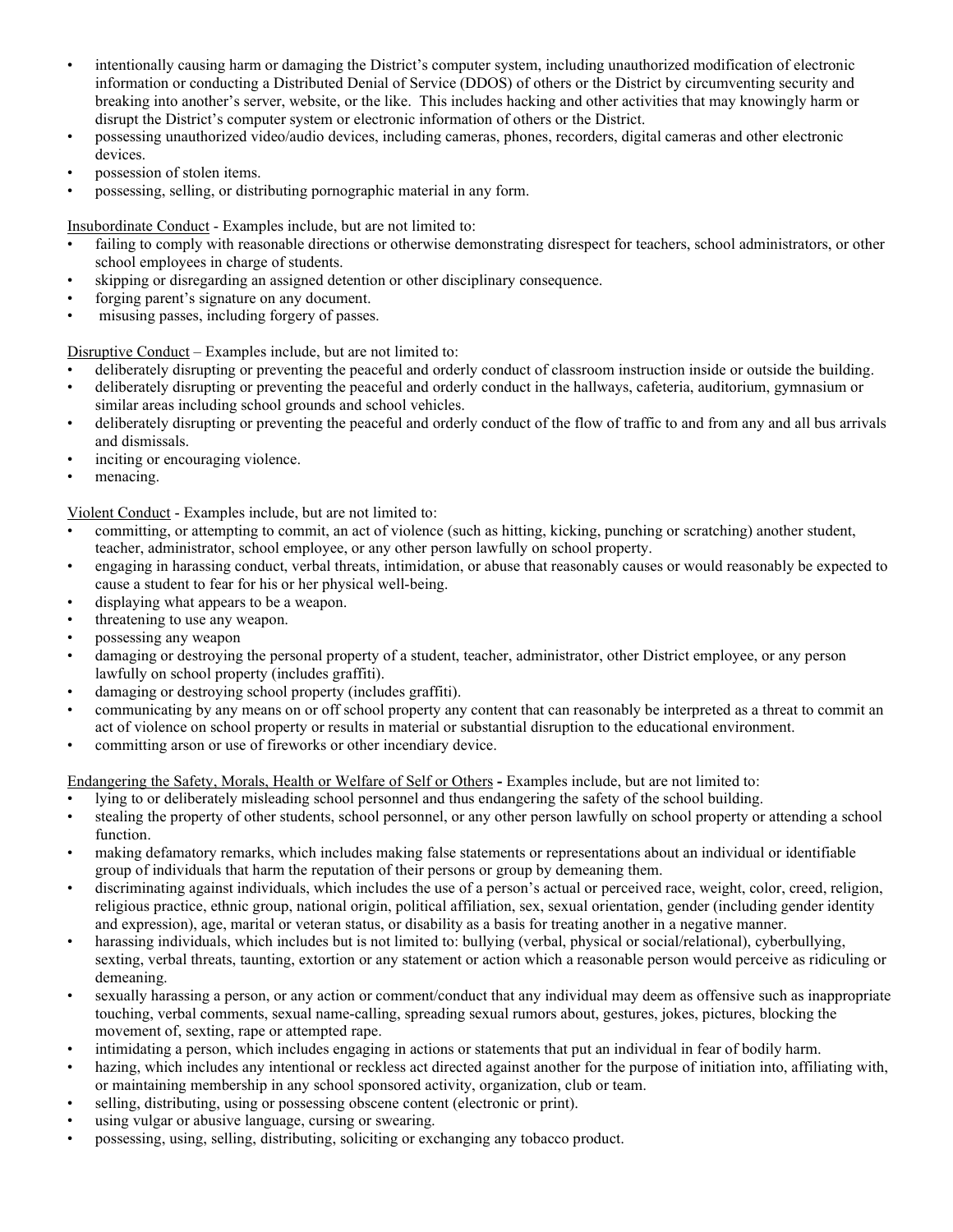- possessing, using, selling, distributing, soliciting or exchanging e-cigarettes, vaporizers and/or any other products that may contain nicotine but can be utilized for illegal drugs.
- possessing, using, selling, distributing, soliciting or exchanging drug paraphernalia.
- possessing, consuming, selling, distributing, soliciting or exchanging alcoholic beverages.
- possessing, consuming, selling, distributing, soliciting or exchanging illegal substances.
- possessing, consuming, selling, distributing, soliciting or exchanging synthetic cannabinoids and/or other synthetic drugs.
- being under the influence of alcoholic beverages.
- being under the influence of drugs, synthetic cannabinoids, and/or other synthetic drugs.
- using without prior permission or sharing prescription and over-the-counter drugs.
- unauthorized possession of prescription or over-the-counter medication.
- inappropriate use of or selling of prescription or over-the-counter medication.
- possessing loaded or blank cartridges or other ammunition.
- gambling, card playing or possession of such paraphernalia.
- exposing oneself indecently, that is, exposure to sight of the private parts of the body in a lewd or indecent manner.
- initiating a report warning of fire or other catastrophe without valid cause, misuse of 911, or discharging a fire extinguisher.
- subjecting another person to danger by recklessly engaging in conduct that creates substantial risk of injury.
- reckless driving which may include but is not limited to driving at excessive speed or at a velocity that can be considered dangerous, intentionally failing to yield the right-of-way to other vehicles or pedestrians, driving recklessly in a reckless manner with reckless disregard, driving that is willful or shows wanton disregard for the safety of person or property, driving at an immoderate rate of speed or in a careless, reckless, or negligent manner, driving without due caution, driving with disregard for the safety of others.

Misconduct on a School Bus - Students are required to conduct themselves on the bus in a manner consistent with established standards in the Code of Conduct to ensure their safety and that of the other passengers. Excessive noise, pushing, shoving and fighting will not be tolerated.

Academic Misconduct - Examples include, but are not limited to:

- plagiarism
- cheating
- copying
- altering records
- assisting another in any of the above areas

### **Off-Campus Misconduct**

A student may be subjected to discipline for conduct constituting a crime which is committed off of school premises or at nonschool sponsored activities to the extent that the Superintendent of Schools and/or Board of Education believes that the student's continued attendance in school would adversely affect the educational process (e.g. disrupt the normal operations of the school community) or constitute an endangerment to the health, safety, welfare and/or morals of the student and/or others in the school.

 A student may also be subjected to discipline for conduct committed off-campus when the Superintendent of Schools and/or the Board of Education believe that the student's conduct creates or would foreseeably create a risk of substantial disruption within the school environment or an endangerment to the health and safety of students, where it is foreseeable that the conduct or threat of conduct might reach the school property, including, but not limited to, cyberbullying.

### **Student Dress Code**

All students are expected to give proper attention to personal cleanliness and to dress appropriately for school and school functions. Students and their parents have the primary responsibility for acceptable student dress and appearance. Teachers and all other district personnel should exemplify and reinforce acceptable student dress and help students develop an understanding of appropriate appearance in the school setting.

A student's dress, grooming and appearance, jewelry, make-up and nails shall:

- be safe, appropriate and not disrupt or interfere with the educational process.
- recognize that extremely brief garments such as tube tops, net tops, halter tops, spaghetti straps, plunging necklines (front, back, and side) and see-through garments are not appropriate. No part of the torso should be exposed.
- ensure that underwear is completely covered with outer clothing.
- include footwear at all times. Footwear that is a safety hazard will not be allowed.
- not include the wearing of headwear in the building except for a medical or religious purpose that has been previously approved by the administration.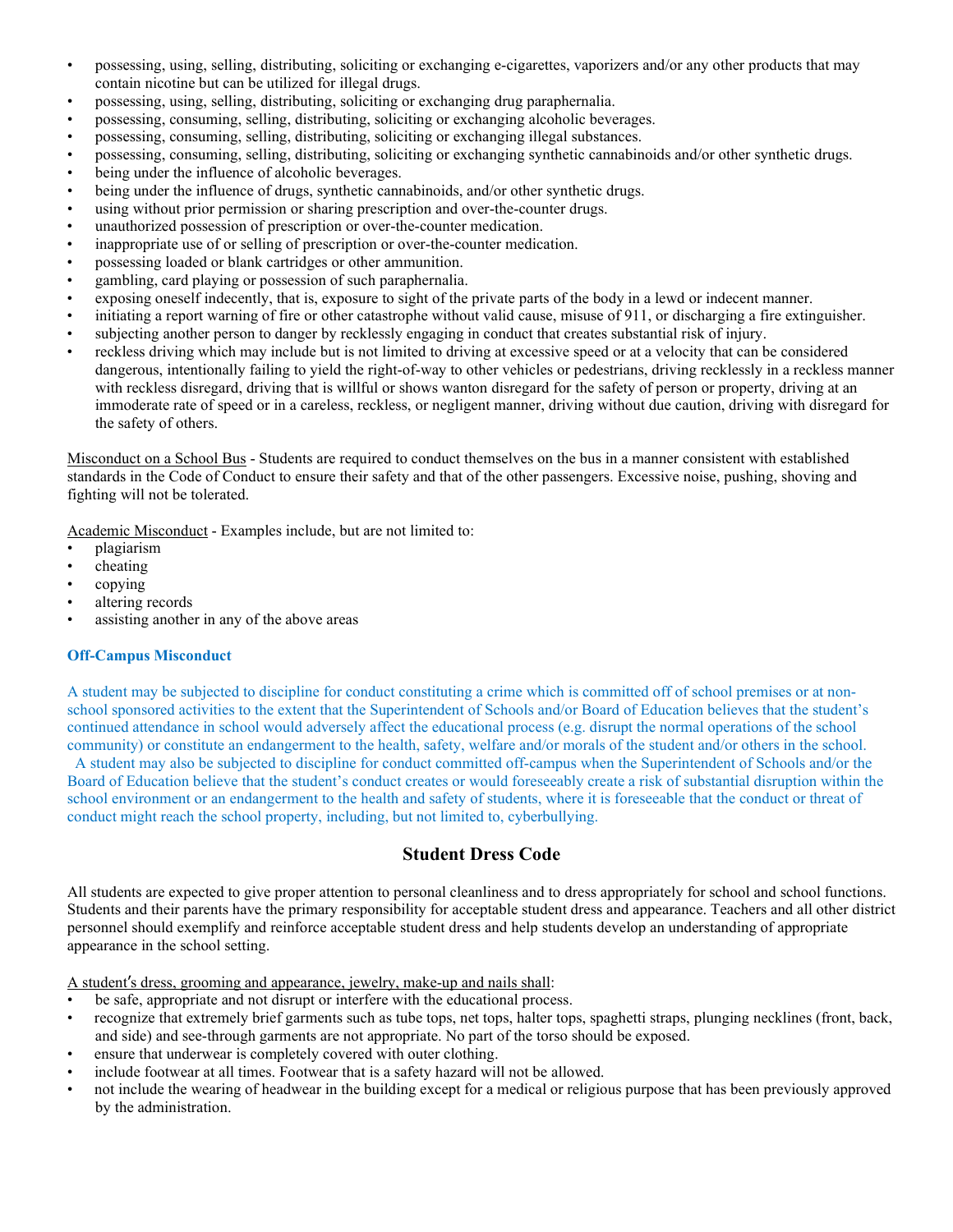- not include items that are vulgar, obscene, libelous or denigrate others on account of a person's actual or perceived race, weight, color, creed, religion, religious practice, ethnic group, national origin, political affiliation, sex, sexual orientation, gender (including gender identity and expression), age, marital or veteran status, or disability.
- not promote and/or endorse the use of alcohol, tobacco or illegal drugs and/or encourage other illegal or violent activities.
- not include the wearing of skirts, dresses, shorts or "skorts" that are higher than mid-thigh.
- not include the wearing of jackets or outer coats in the classroom.
- not include gang-related and/or what can be misconstrued as gang-related apparel.
- not include sharp objects, hanging straps, or chains.

#### **At school functions it will be announced prior to the event whether or not the school dress code will be required (good judgment and respect will still be required).**

### *DISCIPLINARY PROCEDURES AND PENALTIES RELATED TO PROHIBITED STUDENT CONDUCT*

Discipline is most effective when it deals directly with the problem at the time and place it occurs, and in a way that students view as fair and impartial. School personnel who interact with students are expected to use disciplinary action only when necessary and to place emphasis on the student's ability to grow in self-discipline. Disciplinary action, when necessary, will be firm, fair and consistent so as to be the most effective in changing student behavior. In determining the appropriate disciplinary action, school personnel authorized to impose disciplinary penalties will consider the following:

- The student's age.
- The student's prior disciplinary record.
- The nature of the offense and the circumstances which led to the offense.
- The effectiveness of other forms of discipline.
- Information from parents, teachers and/or others, as appropriate.
- Other circumstances.

As a general rule, discipline will be progressive. This means that a student's first violation will usually merit a lighter penalty than subsequent violations. If the conduct of a student is related to a disability, or suspected disability, the student shall be referred to the Committee on Special Education or Section 504 Committee prior to issuing a penalty. A student identified as having a disability shall not be disciplined for behavior which is a manifestation of his/her disability except as explained in Section VII herein (p 26).

### **Penalties**

Students who are found to have violated the District's Code of Conduct may be subject to the following penalties, either alone or in combination with one another. The school personnel identified after each penalty are authorized to impose that penalty, consistent with the student's right to due process.

- Verbal warning any member of the District staff.
- Written warning any member of the District staff.
- Written notification to parent any member of the District staff.
- Teacher detention teachers, principal, Superintendent.
- Central detention principal, Superintendent.
- Referral to OC Board of Health principal or designee.
- Suspension from transportation principal, Superintendent.
- Suspension from athletic participation principal, Superintendent, athletic director.
- Suspension from social or extracurricular activities principal, Superintendent.
- Suspension of other privileges principal, Superintendent.
- Suspension from or loss of privileges to attend graduation, prom, etc.- principal, Superintendent.
- Saturday detention principal, Superintendent with parent approval.
- In-school suspension principal, Superintendent.
- Removal from classroom principal, Superintendent, teacher.
- Short-term (5 days or less) suspension from school principal, Superintendent, Board of Education.
- Long-term (more than *5* days) suspension from school Superintendent, Board of Education.
- Permanent suspension from school Superintendent, Board of Education.
- Confiscation of banned devices principal.
- Restitution/payment principal, Superintendent.
- Law enforcement notification principal, Superintendent.

### **Due Process Rights**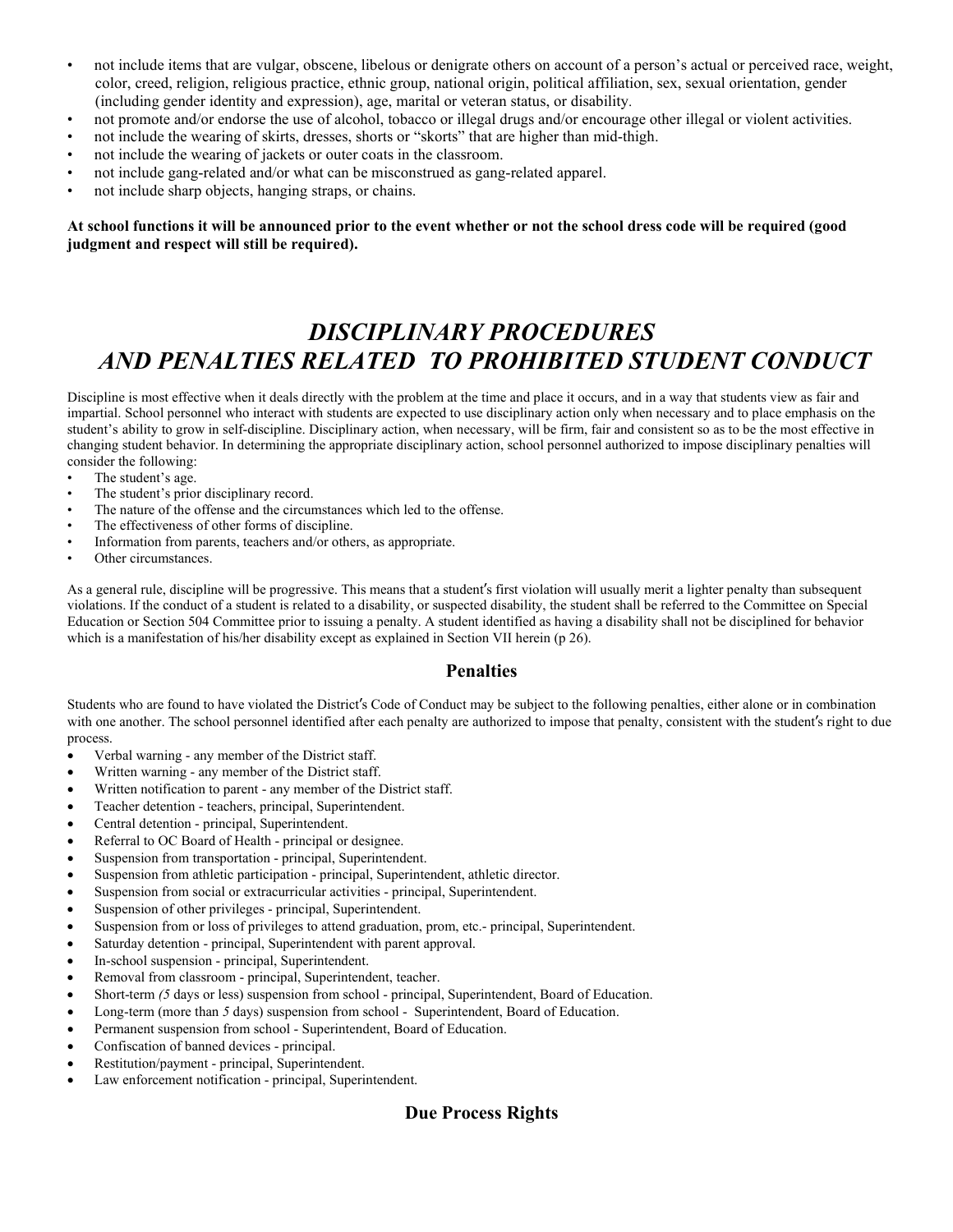The amount of due process a student is entitled to before a penalty is imposed will depend on the type of penalty being imposed. In all cases, regardless of the penalty imposed, the school personnel authorized to impose the penalty must let the student know what misconduct the student is alleged to have committed and must investigate the facts surrounding the alleged misconduct. All students will have an opportunity to present their version of the facts to the school personnel imposing the disciplinary penalty in connection with the imposition of the penalty. Students who are to be given penalties other than a verbal warning, written warning, written notification to their parents, or detention are entitled to additional rights before the penalty is imposed. These additional rights are explained below.

Detention - Teachers, principals and the Superintendent may use after school detention as a penalty for student misconduct in situations where removal from the classroom or suspension would be inappropriate, unless there is parental objection.

Suspension from transportation - If a student does not conduct him/herself properly on a bus, the bus driver is expected to bring such misconduct to the building principal's attention. Students who become a serious disciplinary problem may have their riding privileges suspended by the building principal or Superintendent. The student and the student's parent will be provided with a reasonable opportunity for an informal conference with the building principal and all parties involved to contest and/or discuss the misconduct and the penalty involved if applicable.

Suspension from athletic participation, extra-curricular activities and other privileges - A student subjected to a suspension from athletic participation, extra-curricular activities or other privileges will be provided with a reasonable opportunity for an informal conference with the District official imposing the suspension and his/her parents to discuss the conduct and the penalty involved.

In-school suspension - The Board recognizes that the school must balance the need of students to attend school and the need for order in the classroom. As such, the Board authorized the building principals and the superintendent to place a student who would otherwise be suspended from school as the result of a Code of Conduct violation in "in-school suspension." "In-school suspension" is the temporary removal of students from the classroom and their placement in another area of the school building designated for such a suspension. A student subjected to an in-school suspension is not entitled to a full hearing pursuant to Education Law *§* 3214. However, the student and the student's parent will be provided with a reasonable opportunity for an informal conference with the District official imposing the in-school suspension to discuss the conduct and the penalty involved.

Removal of a student from the classroom - The Washingtonville Central School District has determined that certain acts of misconduct interfere with instruction and/or safety and welfare of students and staff. Although some incidents of misconduct may require removal from the classroom or suspension from school, efforts will be made to deal with misconduct without removal from the classroom or suspension from school. This is in keeping with the District's goal of avoiding consequences that interrupt or interfere with learning. However, no child will be allowed to continue disrupting the instruction of the class or interfering with the safety of the school, its staff, students and visitors.

In accordance with the provisions of the SAVE Legislation, teachers shall have the authority to remove a student from their classroom whenever the student *substantially disrupts* the educational process or *substantially interferes* with the teacher's authority over the classroom. *"Substantially disruptive"* shall mean that the course of instruction has to be discontinued more than momentarily such that it breaks the continuity of the lesson. To address the disruptive conduct of the student who *"substantially interferes"* with the teacher's authority over the classroom shall mean that: the student has been insubordinate to the teacher in the presence of the class and has failed to obey the teacher's directives to cease and desist with at least two directives. A teacher may remove a student for the remainder of the class upon the first event and for a maximum of two days of class upon the second or third event. Upon the reoccurrence of repeated events, a principal's suspension may occur. Notwithstanding the above, in light of circumstances that warrant suspension, a principal's suspension for substantially disruptive behavior may be implemented, in addition to, or in lieu of, removal of the student from the classroom by the teacher. Once the teacher determines that the student has been substantially disruptive or substantially interferes with the teacher's authority over the classroom, the following procedures will be put into motion.

Step 1: The teacher must confront the student in class (or within 24 hours of removal where the student presents an ongoing threat of disruption or a continuing danger at the time of removal) to inform the student of the reason(s) for the removal.

Step 2: Prior to removal from the classroom (or within 24 hours of removal where the student presents an ongoing threat of disruption or a continuing danger at the time of removal), the teacher shall inform the student of the basis for the removal and allow the student to informally present his/her version of the relevant events.

Step 3: The teacher must complete a District-established disciplinary removal form. He/she must meet with the principal or his/her designee as soon as possible, but no later than the end of the day, to explain the circumstances of the removal and to present the removal form. If the principal or designee is not available by the end of the same school day, the teacher must leave the form with the secretary and meet with the principal or designee prior to the beginning of classes on the next school day.

Step 4: The building principal or designee must inform the student's parent of the removal and the reasons therefore within 24 hours of the student's removal.

Step 5. Upon request, the student and his/her parent must be given the opportunity for an informal conference with the principal or designee to discuss the reasons for removal. If the student denies the charge(s), the principal or designee must provide an explanation of the basis for the removal. The student and/or his/her parent will be given the opportunity to present the student's version of the relevant events within 48 hours of the student's removal.

Step 6: The principal's/designee's determination on whether or not to support the teacher's removal of the student shall be made by the close of business on the day succeeding the 48-hour period for the informal principal's removal conference. The teacher who initiates the removal may be required to attend the principal's conference at the principal's discretion.

The District shall provide continued educational programming and activities for students who are removed from their classrooms. An appeal brought by the parent, or student over the age of 18, of a principal's removal decision must be presented to the Superintendent of Schools prior to any further appeal.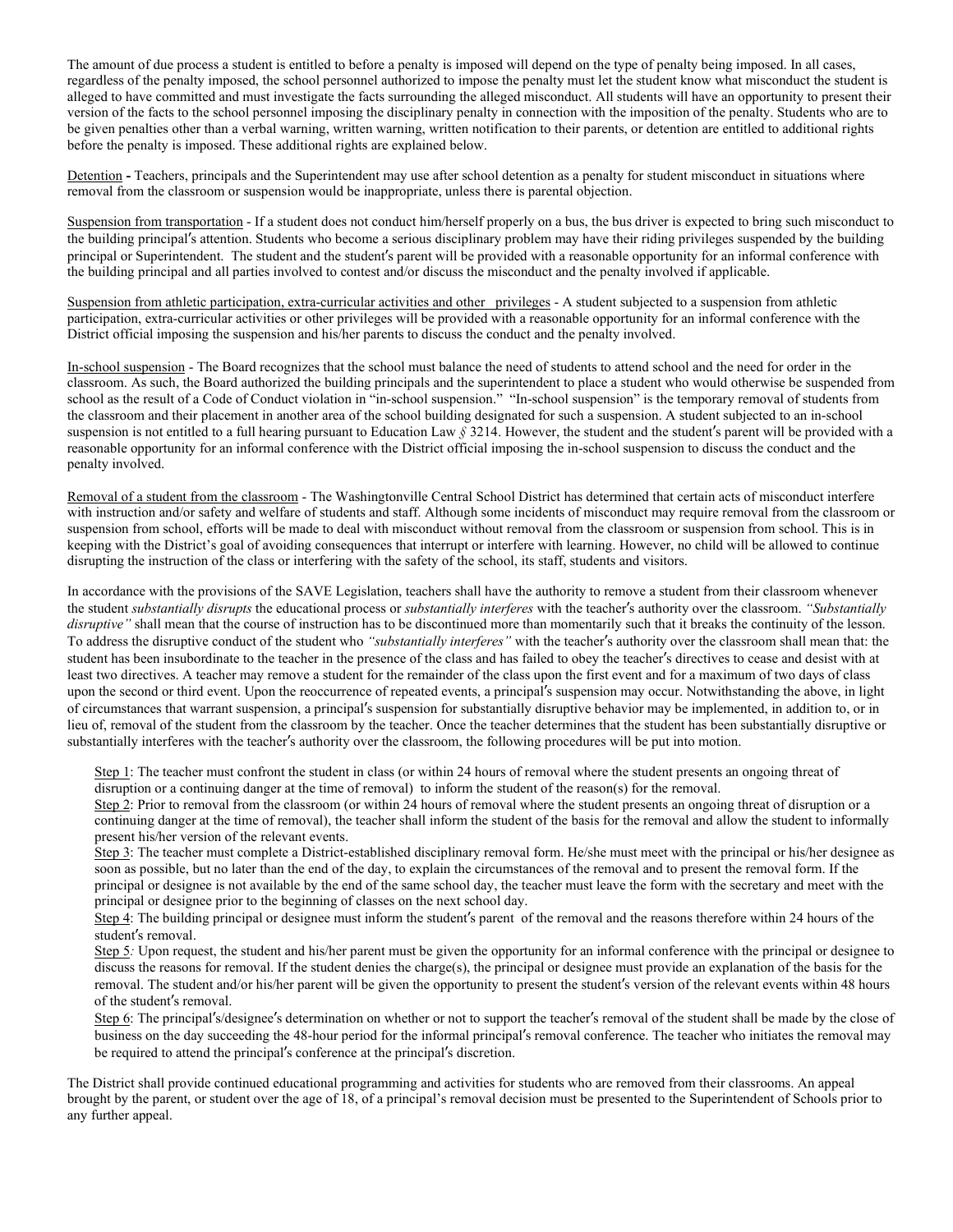Suspension from School - Suspension from school is a severe penalty which may be imposed only upon students who are insubordinate, disorderly, violent or disruptive, or whose conduct otherwise endangers the safety, morals, health or welfare of others. The Board of Education retains its authority to suspend students, but places primary responsibility for the suspension of students with the Superintendent and the building principal. Any staff member may recommend to the Superintendent or principal that a student be suspended. All staff members must immediately report and refer a violent student to the principal or the Superintendent for a violation of the Code of Conduct. All recommendations and referrals shall be made in writing unless the conditions underlying the recommendation or referral warrant immediate attention. In such cases a written report is to be prepared as soon as possible by the staff member recommending the suspension. The Superintendent or principal, upon receiving a recommendation or referral for suspension or when processing a case for suspension, shall gather the facts relevant to the matter and record them for subsequent presentation, if necessary.

#### **There are 3 categories of suspensions from school and each are described below.**

*Short term (5 days or less) suspension from school:* When the Superintendent or principal (referred to as the "suspending authority") proposes to suspend a student charged with misconduct for five days or less pursuant to Education Law 3214(3), the suspending authority must immediately notify the student orally. If the student denies the misconduct, the suspending authority must provide an explanation of the basis for the proposed suspension. The suspending authority must also notify the student's parents in writing that the student may be suspended from school. The written notice must be provided by personal delivery, express mail delivery, or some other means that is reasonably calculated to assure receipt of the notice within 24 hours of the decision to propose suspension, at the last known address for the parents. Where possible, notice should also be provided by telephone if the school has been provided with a telephone number(s) for the purpose of contacting the parents.

The notice shall provide a description of the charges against the student and the incident for which suspension is proposed and shall inform the parent of the right to request an immediate informal conference with the principal. Both the notice and informal conference shall be in the dominant language or mode of communication used by the parents. At the conference, the parents shall be permitted to ask questions of any complaining witness under such procedures as the principal may establish. The principal shall promptly advise the parents in writing of his/her decision. The principal shall advise the parents that if they are not satisfied with the decision and wish to pursue the matter, they must file a written appeal to the Superintendent within five days of the decision, unless they can show extraordinary circumstances precluding them from doing so. In the appeal, the parents are to set forth why they are appealing and present any other documentation pertinent to the case. The Superintendent will review the documents submitted by the parents and the principal and render a written decision within 5 days. The Superintendent will advise the parents that if they are still not satisfied with the decision and wish to pursue the matter further, they must file a written appeal to the Board of Education with the District Clerk within 10 business days of the decision unless they can show extraordinary circumstances precluding them from doing so. The Board of Education will hear the appeal at their next regularly scheduled meeting or work session. When the Board of Education hears an appeal, they may only review the written documents submitted by the parents and the District. Only final decisions of the Board may be appealed to the Commissioner of Education within 30 days of the decision.

*Long term (more than five days) suspension from school*: When the Superintendent determines that a suspension for more than five days may be warranted, he/she shall give reasonable notice to the student and the student's parents of their right to a fair hearing. At the hearing the student shall have the right to be represented by counsel, the right to question witnesses against him/her, and the right to present witnesses and other evidence on his/her behalf. The Superintendent shall personally hear and determine the proceeding or may, at his/her discretion, designate a hearing officer to conduct the hearing. The hearing officer shall be authorized to administer oaths and to issue subpoenas in conjunction with the proceeding before him/her. A record of the hearing shall be maintained, but no stenographic transcript shall be required. A tape recording shall be deemed a satisfactory record. The hearing officer shall make findings of fact and recommendation as to the appropriate measure of discipline to the Superintendent. The report of the hearing officer shall be advisory only, and the Superintendent may accept all or any part thereof. An appeal of the Superintendent's decision may be made to the Board of Education. The Board will make its decision based solely upon the record before it. All appeals to the Board must be made in writing and submitted to the District Clerk within 10 business days of the date of the Superintendent's decision, unless the parents can show that extraordinary circumstances precluded them from doing so. The Board of Education will hear the appeal at their next regularly scheduled meeting or work session. When the Board of Education hears an appeal, they may only review the written documents submitted by the parents and the District, as well as the electronic record of the hearing. The Board may adopt in whole or in part, the decision of the Superintendent. Final decisions of the Board may be appealed to the Commissioner of Education within 30 days of the decision.

*Permanent suspension*: Permanent suspension is reserved for extraordinary circumstances such as where a student's conduct poses a lifethreatening danger to the safety and wellbeing of other students, school personnel or any other person lawfully on school property or attending a school function.

### **Minimum Periods of Suspension**

Students who bring a weapon to school - Any student found guilty of bringing a weapon onto school property will be subject to suspension from school for at least one calendar year. Before being suspended, the student will have an opportunity for a hearing pursuant to Education Law 3214. The Superintendent has the authority to modify the one-year suspension on a case-by-case basis. In deciding whether to modify the penalty, the Superintendent may consider the following:

- The student's age
- The student's grade in school
- The student's prior discipline record
- Input from parents/teachers or others
- Superintendent's belief that other forms of discipline may be more effective
- Other extenuating circumstances

The Superintendent is required to refer the following students to the County Attorney (or the County presentment agency if not the County Attorney) for a juvenile delinquency proceeding before the Family Court: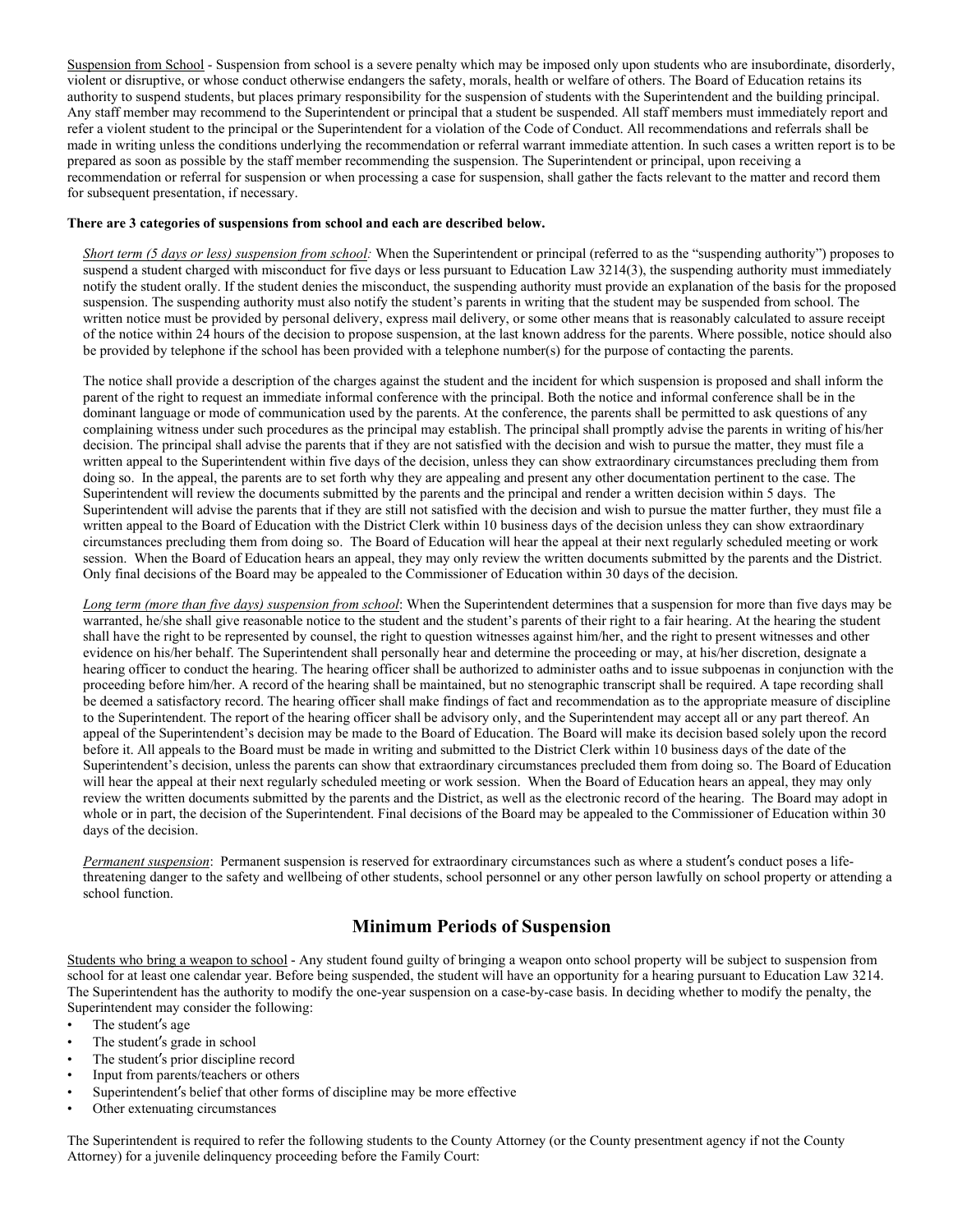- any student under the age of 16 who is found to have brought a weapon to school.
- any student 14 or 15 years old who qualifies for juvenile offender status under the Criminal Procedure Law.
- the Superintendent is required to refer students over the age of 16, or any student 14 or 15 years old who qualifies for juvenile offender status, to the appropriate law enforcement authorities. A student 14 or 15 years old who possesses a firearm, machine-gun, or loaded firearm (as defined in §26S.00 of Penal Law) on school grounds (as defined in §220.000(14) of the Penal Law) qualifies for juvenile offender status under *§* 1.20 of the Criminal Procedure Law.

Students who commit violent acts other than bringing a weapon to school - Any student who is found to have committed a violent act, other than bringing a weapon onto school property, shall be subject to suspension from school for at least five days. If the proposed penalty is the minimum five-day suspension, the student and the student's parents will be given the same notice and opportunity for a hearing given to all students subject to a short-term suspension. If the proposed penalty exceeds the minimum five-day suspension, the student and the student's parents will be given the same notice and opportunity for a hearing given to all students subject to a long-term suspension. The Superintendent has the authority to modify the minimum five-day suspension on a case-by-case basis. In deciding whether to modify the penalty, the Superintendent may consider the same factors considered in modifying a one-year suspension for possessing a weapon.

Students who are repeatedly substantially disruptive of the educational process or repeatedly substantially interfere with the teacher's authority over the classroom - Any student who engages in conduct which results in the student being removed from the classroom by teacher(s) on four or more occasions during a semester, or three or more occasions during a trimester, will be suspended from school for at least *5* days (note cumulative effect). If the proposed penalty is the minimum suspension, the student and the student's parent will be given the same notice and opportunity for a hearing given to all students subject to a short-term suspension. If the proposed penalty exceeds the minimum five-day suspension, the student and the student's parent will be given the same notice and opportunity for a hearing given to all students subject to a long-term suspension. The Superintendent has the authority to modify the minimum five-day suspension on a case-by-case basis. In deciding whether to modify the penalty, the superintendent may consider the same factors considered in modifying a one-year suspension for possessing a weapon.

### **Referrals**

Counseling - The guidance office, school attendance officer, psychologist or student assistance counselor shall handle all referrals of students for counseling services upon the recommendation of school staff.

PINS Petitions - The District may file a PINS (Person in Need of Supervision) petition with probation in Family Court on any student under the age of 18 who demonstrates that he or she requires supervision and treatment by:

- being habitually truant and not attending school as required by part 1 of Article 6S of the Education Law.
- engaging in an ongoing or continual course of conduct which makes the student ungovernable, or habitually disobedient and beyond the lawful control of the school.
- knowingly and unlawfully possesses a controlled substance in violation of Penal Law 221.OS. (A single violation of 221.OS will be sufficient basis for filing a PINS petition.)

County Attorney (Juvenile Delinquent and Juvenile Offenders) - The superintendent is required to refer the following students to the County Attorney for a juvenile delinquency proceeding before the Family Court:

- any student under 16 who is found to bring a weapon to school.
- any student 14 or 15 years old who qualifies for juvenile offender status under the Criminal Procedure Law 1.20(42)

### **Alternative Instruction**

Pursuant to the Education Law, no student shall be suspended from school in his/her regularly scheduled classes without being provided alternative equivalent instruction, either in the form of home instruction or instruction in an alternative setting. Such instruction shall be of an equivalent nature to that provided in the student's regularly scheduled classes. A good faith effort shall be made to provide such alternative instruction immediately. In the event that a student within the compulsory education ages of six and the school year in which s/he becomes 16 is suspended from school in excess of five school days, alternative equivalent instruction shall be provided for the duration of the suspension period.

### **Appeals Process**

The decision of the Superintendent with respect to the findings of fact sustaining charges in a long-term suspension hearing and/or penalty determination shall be subject to appeal (or may be appealed) to the Board of Education. All appeals to the Board must be made in writing and submitted to the District Clerk within 10 business days of the date of the Superintendent's decision, unless the parents can show that extraordinary circumstances precluded them from doing so. The Board of Education will hear the appeal at their next regularly scheduled meeting or work session. When the Board of Education hears an appeal, they may only review the written documents submitted by the parents and the District. The Board shall review the record of the proceedings before the Superintendent or his/her designated hearing officer, including a review of the recording of the proceedings, documentary evidence and written arguments of the representatives of the respective parties, if any. The Board does not provide the representatives of the respective parties with the opportunity either to present evidence not previously in the record or to make arguments in person before the Board.

# *DISCIPLINE OF STUDENTS WITH DISABILITIES*

**Suspension of Students with Disabilities**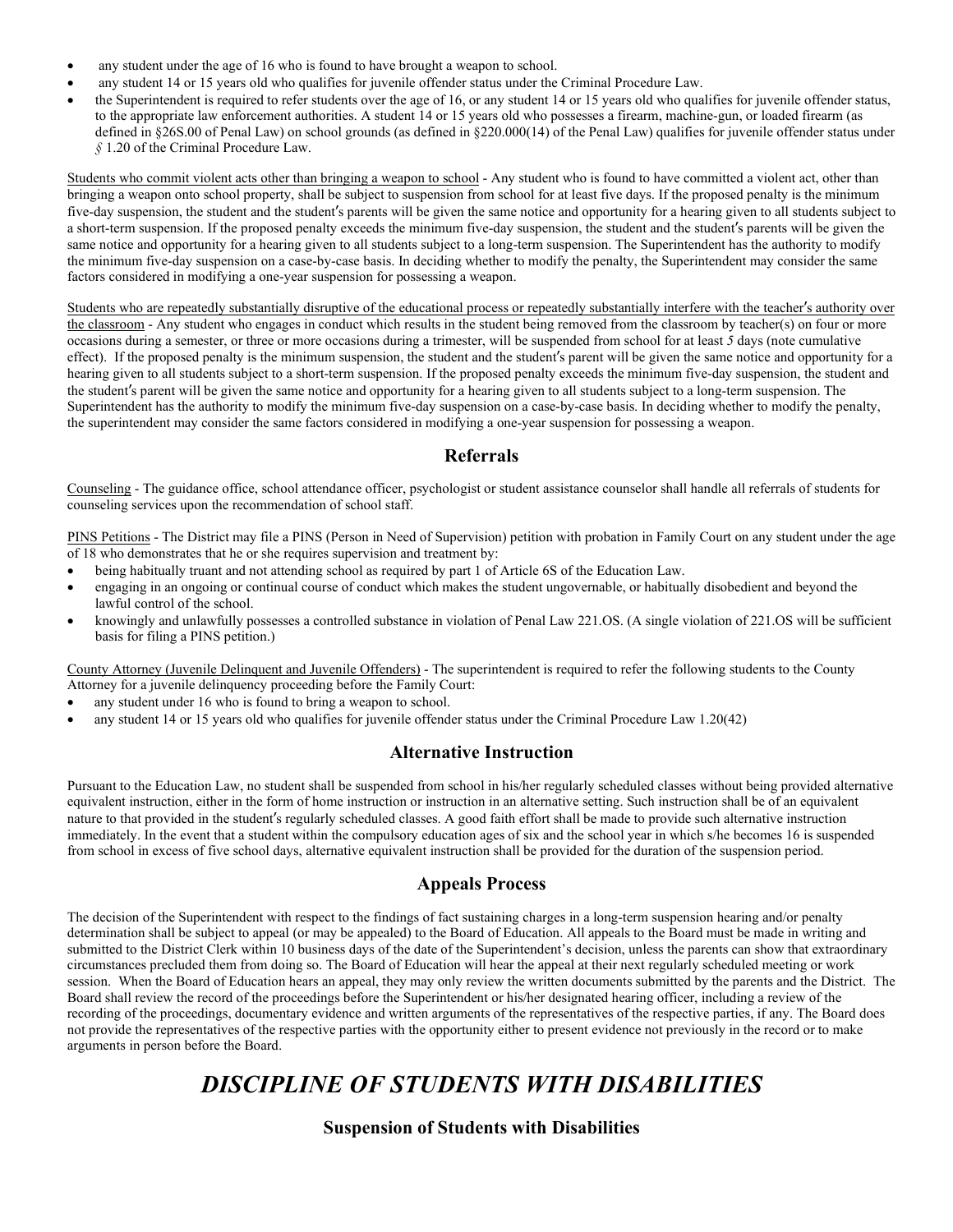In the event that a student has a known disability or when school officials can be deemed to know, in accordance with law, that a student has a disability, the District will first proceed to conduct a 3214 disciplinary proceeding for any suspension of more than five days. The 3214 disciplinary proceeding will be held in two parts: first to determine the student's guilt or innocence on the charges and the second to determine the penalty.

If guilt is determined on a violation of a provision of the District's Code of Conduct, before a penalty may be imposed, the following rules shall apply:

504/ADA Disability - For a student solely with a disability under 504 of the Rehabilitation Act of 1973 (hereinafter referred to as (504)/Title II of the Americans with Disabilities Act (hereinafter referred to as the "ADA"), the 504 multidisciplinary committee must make a determination regarding whether the conduct underlying the charges was a manifestation of the student's disability.

- 1. If a nexus is found between the disability and the conduct, no additional discipline shall be imposed and the record of discipline imposed to date shall be expunged.
- 2. If no nexus is found, yet nonetheless a disability is indicated or has been identified, discipline may be imposed upon remand to the 3214 hearing officer. A change in placement; i.e. a suspension, removal or transfer, in excess of 10 school days must be preceded by notice and an evaluation conducted by the 504 team.
- 3. Students with a recognized 504/ADA disability who are currently using or in possession of alcohol or drugs may be disciplined, regardless of their disability status in the same manner and to the same extent as non-disabled students, provided that same students are currently engaged in the illegal use of drugs or use of alcohol.

IDEA Disability - For students classified or presumed to have disabilities under the Individuals with Disabilities Education Act (hereinafter referred to as "IDEA"), a Manifestation Team must make a manifestation determination prior to a student's suspension for 10 or more consecutive school days or prior to a suspension of 10 days or less, if it has been determined that a suspension for less than 10 consecutive school days would constitute a disciplinary change in placement.

A series of suspensions that are each l0 days or less in duration may create a pattern of exclusions that constitutes a disciplinary change in placement. That determination will be made on a case-by-case basis in accordance with applicable law and regulation. Among the factors considered in making this determination are: the length of each suspension, the proximity of the suspensions to one another, and the total amount of time the student is excluded from school.

A student shall be presumed to have a disability if prior to the time the behavior occurred:

- The student's parent/guardian has expressed, in writing, to supervisory or administrative personnel of the school or to a teacher of the student that the student is in need of special education, provided that such notification may be oral if the parent does not know how to write or has a disability that prevents a written statement; or
- The student's parent has requested an evaluation of the student; or
- A teacher of the student or other personnel of the District has expressed specific concern about a pattern of behavior demonstrated by the student to supervisory personnel in the District in accordance with the District's child-find procedures.

A student shall not be presumed to have a disability for discipline purposes, despite satisfaction of one or more of the above criteria, if:

- The student's parents have not allowed a relevant evaluation of the student by the Committee on Special Education (CSE);
- The student's parent has refused special education services; or
- It was determined by the CSE or Committee on Preschool Special Education (CPSE) that the student is not a student with a disability; or
- It was determined that an evaluation was not necessary and the District provided appropriate notice to the parents of such determination.

### **Manifestation Determinations**

A Manifestation Team, which shall include a representative of the school district knowledgeable about the student and the interpretation of information about child behavior, the parent and relevant members or the Committee on Special Education as determined by the parent and the school district. The parent must receive written notification prior to any Manifestation Team meeting to ensure that the parent has an opportunity to attend and to inform the parent(s) of their right to have relevant members of the CSE participate at the parent's request.

When making a manifestation determination, the Manifestation Team shall review all relevant information in the student's file including the student's IEP, any teacher observations and any relevant information provided by the parents to determine if:

- a. The conduct in question was caused by or had a direct and substantial relationship to the student's disability; or
- b. The conduct in question was a direct result of the school district's failure to implement the IEP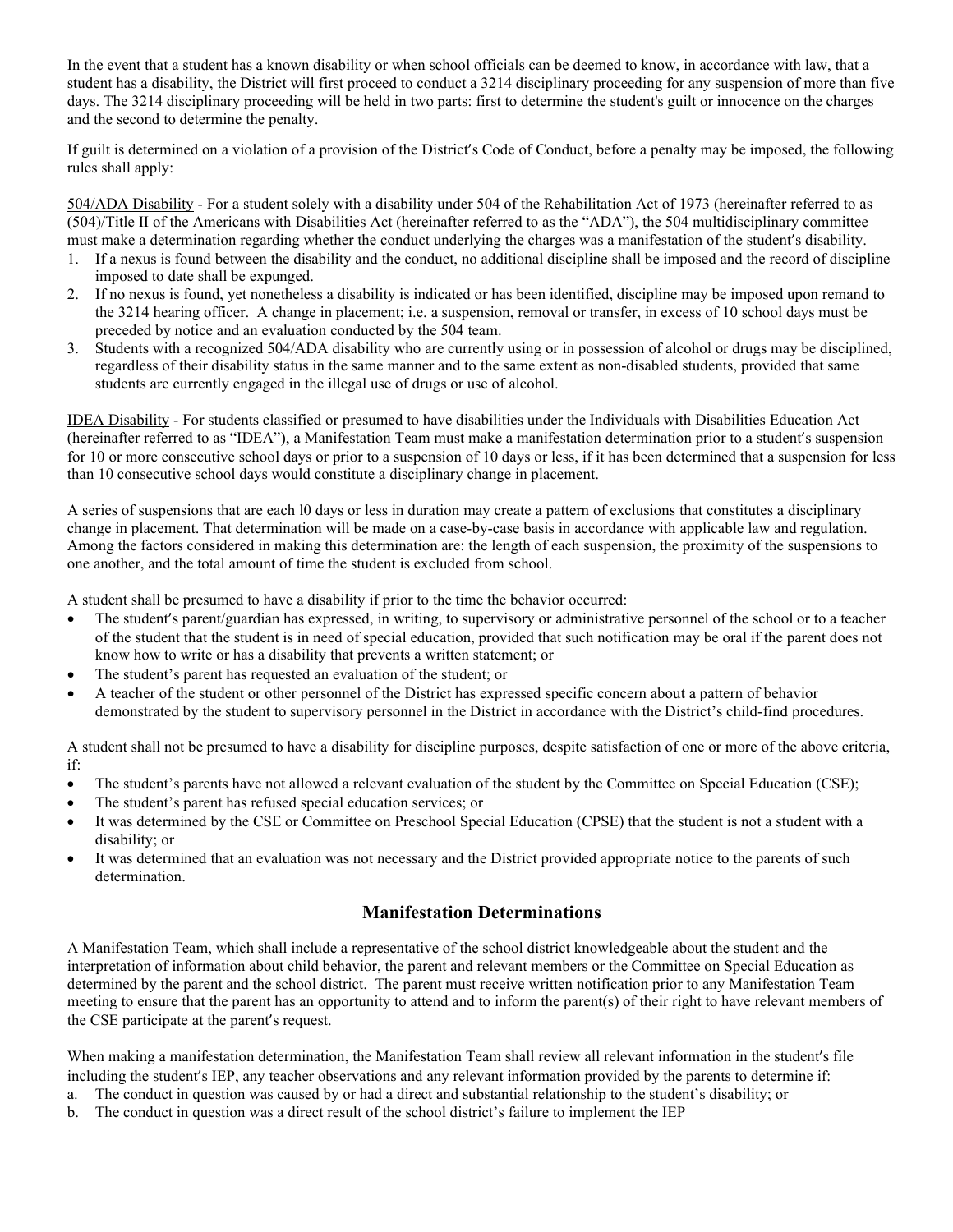If either of the aforementioned criteria listed as "a" and "b" above are answered affirmatively, the conduct in question shall be deemed to be a manifestation of the student's disability.

When the Manifestation Team determines that the conduct in question was a manifestation of a student's disability, the CSE shall meet to recommend and conduct a functional behavioral assessment and implement a behavior intervention plan in accordance with 201.3 and 201.4(d)(2)(a) of the Commissioner's Regulations.

A meeting for the sole purpose of making a manifestation determination does not require five calendar days' notice to the student's parent/guardian. However, if the CSE meets to consider a change in placement in conjunction with the manifestation determination, the five-day notice requirement of 200.5(a)(3) of the Commissioner's Regulations is applicable and parental participation in all CSE meetings is expected and strongly encouraged.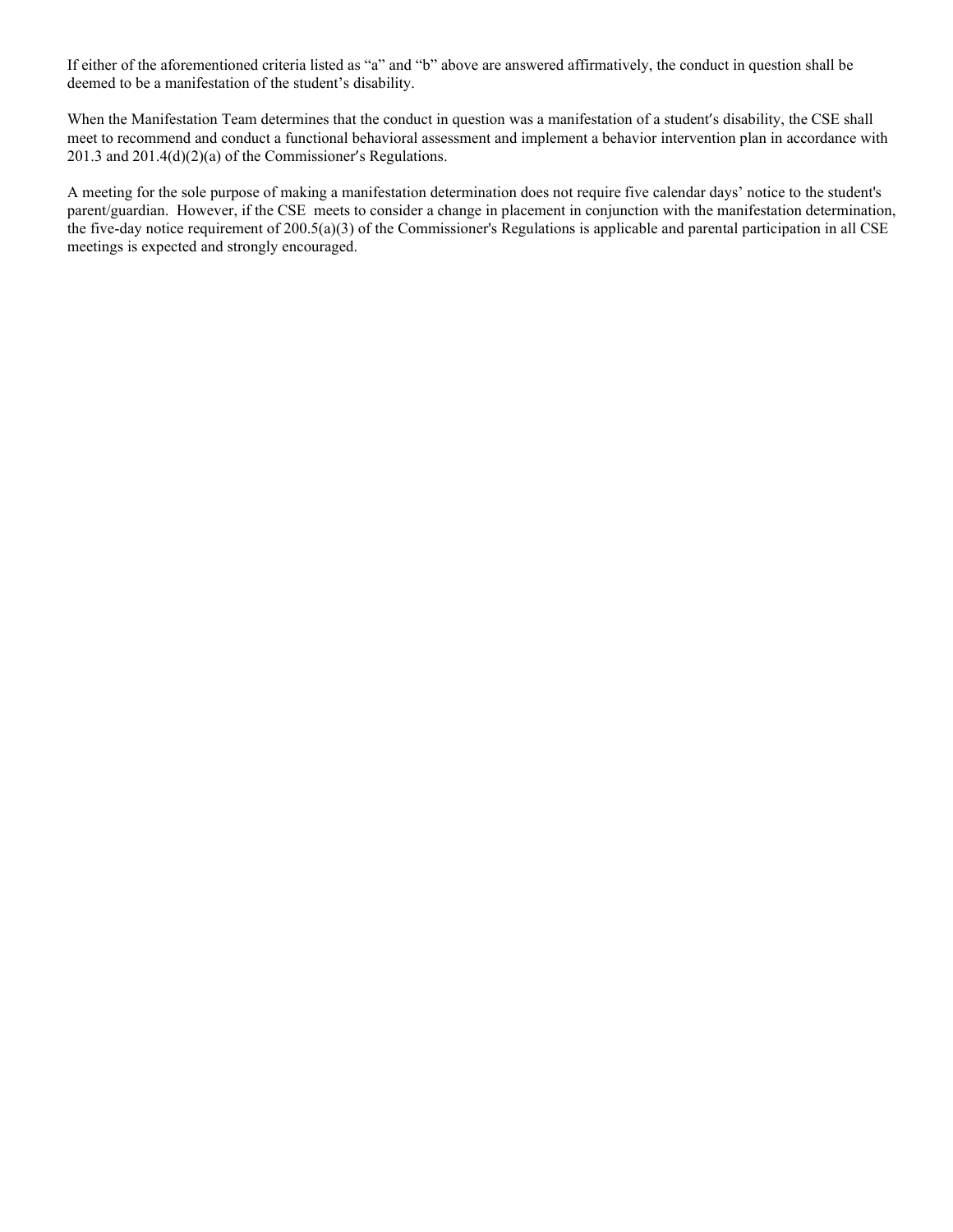### **Discipline of Students with Disabilities**

When the Manifestation Team has made an Affirmative Manifestation Finding

When an educationally disabled student's conduct is a manifestation of the child's disabling condition, a student classified under IDEA may only be suspended from school for more than 10 consecutive school days, if one of the following applies:

- The CSE recommends a change in placement on the student's Individualized Education Plan (IEP) and/or Behavior Intervention Plan (BIP) and the parent/ guardian or eighteen-year or older student consents to such change in writing following receipt of their Procedural Safeguards Notice.
- A court order or order from an impartial hearing officer of suspension/removal of a dangerous student pursuant to 201.8 of the Commissioner's Regulations is obtained.
- The violation involves weapons, drugs or serious bodily injury.

Suspensions for Misconduct Involving Weapons and/or Drugs and/or Serious Bodily Injury - A student classified or deemed to be known as having an educational disability under IDEA may be suspended and placed in an Interim Alternative Educational Setting (IAES) for up to 45 school days (less if the discipline is for a non-disabled student would be less), if the student is found guilty of: 1) carrying or possessing a weapon while at school, on school property or at a school function; 2) knowingly possessing or using illegal drugs, or selling or soliciting the sale of a controlled substance while at school, on school premises or at a school function; or 3) inflicting a serious bodily injury to another person while at school or a school function.

- The term "weapon" means "a weapon, device, instrument, material or substance, animate or inanimate, that is used for, or is readily capable of causing death or serious bodily injury, except that such term does not include a pocket knife with a blade of less than 2-1/2 inches in length."
- The term "illegal drugs" means controlled substances but not those legally possessed or used under the supervision of a licensed health care professional or other permitted authority under the Federal Controlled Substances Act or under any other provision of Federal law. Controlled substances are drugs and other substances identified under schedules set forth in applicable Federal law provisions.
- The term "serious bodily injury" means bodily injury which involves a substantial risk of death; extreme physical pain; protracted and obvious disfigurement; or protracted loss or impairment of the function of a bodily member, organ or mental faculty."

Before a student is suspended and placed in an IAES for up to 45 school days for behavior involving weapons and/or drugs and/or serious bodily injury, the Manifestation Team must conduct a manifestation determination. Placement in an IAES as a result of conduct involving weapons and/or drugs and/or serious bodily injury is not contingent upon a Manifestation Team determination that the misconduct is not related to the student's disability.

If the student is or may be placed in an IAES, the CSE shall, as appropriate, recommend functional behavioral assessment and behavior intervention, or review any such pre-existing, plan for modification; and

A CSE shall determine and recommend an IAES reasonably calculated to enable the child to continue to receive educational services, participate in the general curriculum and progress toward meeting IEP goals and objectives during the period of suspension from instruction.

Dangerous Students - To continue the suspension of a student classified or deemed to be known as having an educational disability under IDEA for more than 10 consecutive school days, the School District may commence an expedited hearing before a special education impartial hearing officer to demonstrate that a student is dangerous and is substantially likely to cause injury to him/herself or others if returned to his/her last agreed upon placement. An impartial hearing officer may order the placement of the student in an IAES for up to 45 school days in accordance with 201.8 and 201.11 of the Commissioner's Regulations.

- The Manifestation Team must still conduct a manifestation determination within 10 consecutive school days of the initial disciplinary action.
- If the student is or may be placed in an IAES, the CSE shall, as appropriate, recommend a functional behavioral assessment and behavior intervention plan, or review any such pre-existing, plan for modification; and
- An impartial hearing officer's determination allowing a student's placement in an IAES as a result of dangerous behavior, is not contingent upon a Manifestation Team determination that the misconduct is not related to the student's disability.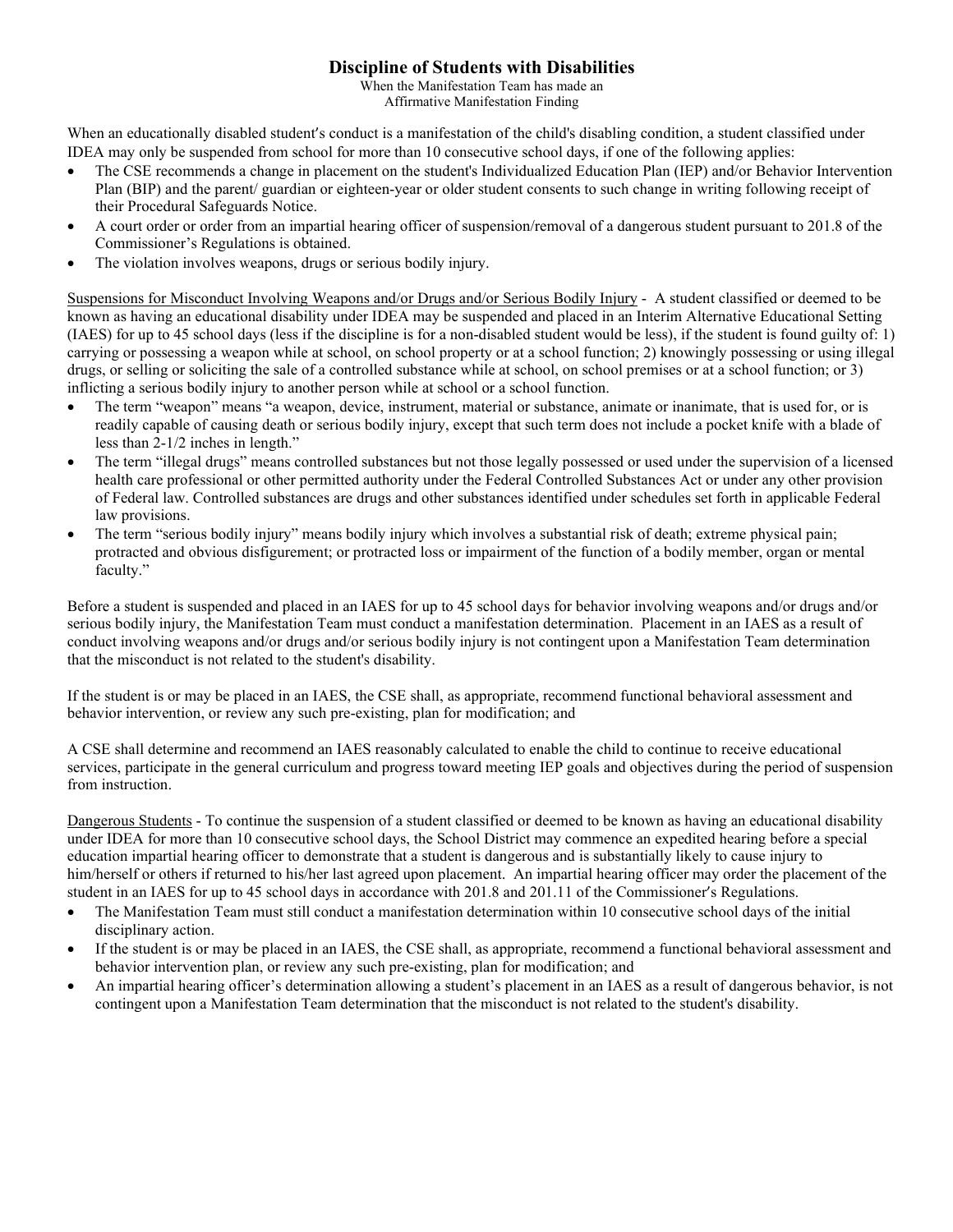### **Discipline of Students with Disabilities**

When the Manifestation Team has made a

No Manifestation Finding

Where a student with a disability's conduct is found not to be a manifestation of his/her disability he/she may be disciplined in the same manner and to the same extent as non-disabled students. In such instances, the CSE shall meet upon proper notice to determine any appropriate evaluations which must be performed, changes to a student's IEP and to recommend an appropriate IAES where the child can continue to receive educational services although in another setting, that enable the child to participate in the general curriculum and progress toward meeting IEP goals and objectives during the period of suspension from instruction.

Pendency Placement - An IAES shall be deemed the student's "stay put placement" for up to 45 school days, during the pendency of any expedited due process proceedings commenced by parents to contest

- a finding that a student is not presumed to have a disability, and/or
- a finding that the student's misconduct was not a manifestation of the student's disability, and/or
- a decision to place a student in a CSE recommended IAES for misconduct involving weapons and/or drugs and/or serious bodily injury, and/or
- the decision of an impartial hearing officer in a dangerousness hearing and/or
- the appropriateness of an IAES program recommended by the CSE in the context of one of the four categories of action listed above.

# *REPORTING CODE VIOLATIONS*

To School District Personnel - Students, teachers and other District personnel are encouraged to report any violation of the Code of Conduct to the building principal or, in his/her absence, the acting designee. Teachers and other District personnel shall immediately report violent students to the building principal or Superintendent of Schools.

To Local Law Enforcement Agencies - The District will report any acts of violence against persons that constitute a felony or misdemeanor and other violations of the Code of Conduct which constitute a misdemeanor or felony to the appropriate local law enforcement agency. When necessary, the District will file a complaint in criminal court against the actor.

To Human Services Agencies - The District will report any violations of the Code of Conduct which constitute a crime when the actor is under the age of 16 to the appropriate human services agencies. When necessary, the District will file a juvenile delinquency petition or a person in need of supervision (PINS) petition in Family Court.